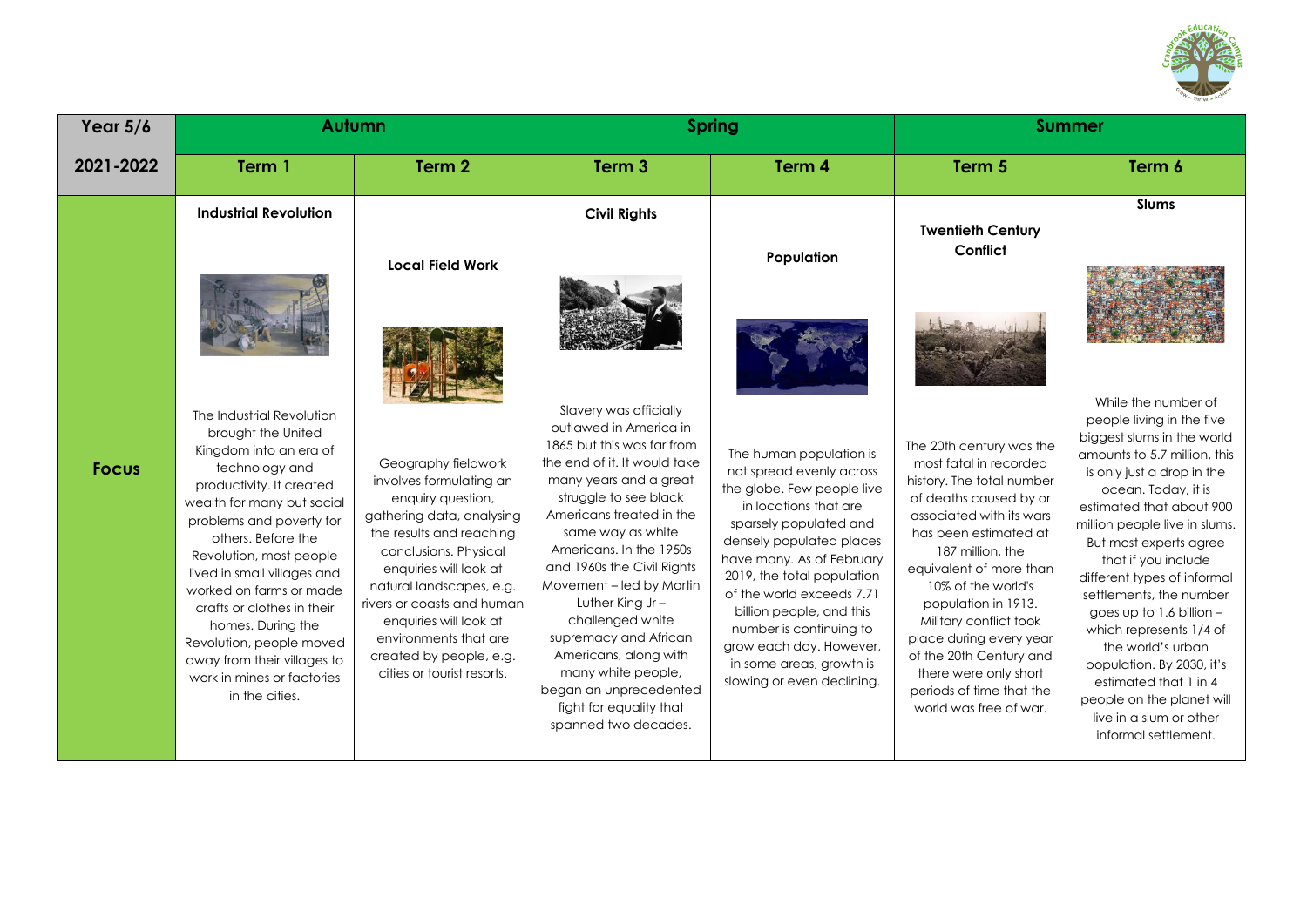

|                                     |                                                 | Fiction:                                  | Fiction:                                            |                                                |                                                |                                                              |
|-------------------------------------|-------------------------------------------------|-------------------------------------------|-----------------------------------------------------|------------------------------------------------|------------------------------------------------|--------------------------------------------------------------|
|                                     | Fiction:                                        | <b>Classic Novels</b>                     | <b>Classic Fiction</b>                              |                                                |                                                | Fiction:                                                     |
|                                     | <b>Reports and Journalistic</b><br>Writing      | <b>Significant Authors</b>                | <b>Significant Authors</b>                          | Fiction:                                       |                                                | <b>Biographies and</b><br>Autobiographies                    |
|                                     | Cogheart by Peter Bunzl                         | Beowulf by Michael<br>Morpurgo            | Kensuke's Kingdom by<br>Michael Morpurgo            | <b>Modern Classic Fiction</b>                  |                                                | <b>Charles Dickens: Scenes</b><br>from an Extraordinary Life |
|                                     |                                                 |                                           |                                                     | <b>Fantasy Stories</b>                         |                                                | by Mick Manning and Brita                                    |
| <b>English</b><br>Writing           |                                                 | Non-Fiction:                              | Fiction:                                            | <b>Significant Authors</b>                     |                                                | Granström                                                    |
|                                     | Non-Fiction:                                    | <b>Argument and Debate</b>                | Fantasy                                             | Harry Potter and the Philosopher's Stone       |                                                |                                                              |
|                                     | Instructions and<br><b>Explanations</b>         | <b>Non-Chronological</b>                  | Chitty Chitty Bang Bang                             | and other Harry Potter Books by J.K. Rowling   |                                                | Non-Fiction:                                                 |
|                                     | <b>Wallace and Gromit:</b>                      | Reports                                   | and the Race Against<br>Time                        |                                                |                                                | <b>Reports and Journalistic</b><br>Writing                   |
|                                     | <b>Cracking Contraptions</b><br>(Haynes Manual) | Are Humans Damaging<br>the Atmosphere? by | by Frank Cottrell Boyce                             |                                                |                                                | Tuesday by David Wiesner                                     |
|                                     |                                                 | <b>Catherine Chambers</b>                 |                                                     |                                                |                                                |                                                              |
| Guided                              | Fiction:                                        | Fiction:                                  | Fiction:                                            | <b>Fiction:</b>                                | Fiction:                                       | Fiction:                                                     |
| <b>Reading</b><br><b>Class Book</b> | <b>Beowulf by Michael Morpurgo</b>              | Kensuke's Kingdom by<br>Michael Morpurgo  | A Series of Unfortungte Events<br>by Lemony Snicket | The Boy in the Striped<br>Pyjamas by Jon Boyne | Oranges in No Man's<br>Land by Elizabeth Laird | Wonder by R J Palacio                                        |
|                                     |                                                 |                                           |                                                     |                                                | <b>Power Maths</b>                             | <b>Power Maths</b>                                           |
|                                     | <b>Power Maths</b>                              | <b>Power Maths</b>                        | <b>Power Maths</b>                                  | <b>Power Maths</b>                             | <b>Textbook C</b>                              | Textbook C                                                   |
|                                     | <b>Textbook A</b>                               | <b>Textbook A</b>                         | <b>Textbook B</b>                                   | <b>Textbook B</b>                              | Decimals                                       | Geometry - position and                                      |
| <b>Y5 Maths</b>                     | Place Value within 100,000                      | Graphs and tables                         | Multiplication and Division (2)                     | Fractions (2)                                  | Geometry - properties of                       | direction                                                    |
|                                     | Place value within 1,000,000                    | Multiplication and Division (1)           | Fractions (1)                                       | Fractions (3)                                  | shape $(1)$                                    | Measure - converting unites                                  |
|                                     | Addition and Subtraction                        | Measure - area and perimeter              | Fractions (2)                                       | Decimals and percentages                       | Geometry - properties of<br>shape $(2)$        | Measure - volume and<br>capacity                             |
|                                     |                                                 |                                           |                                                     |                                                |                                                |                                                              |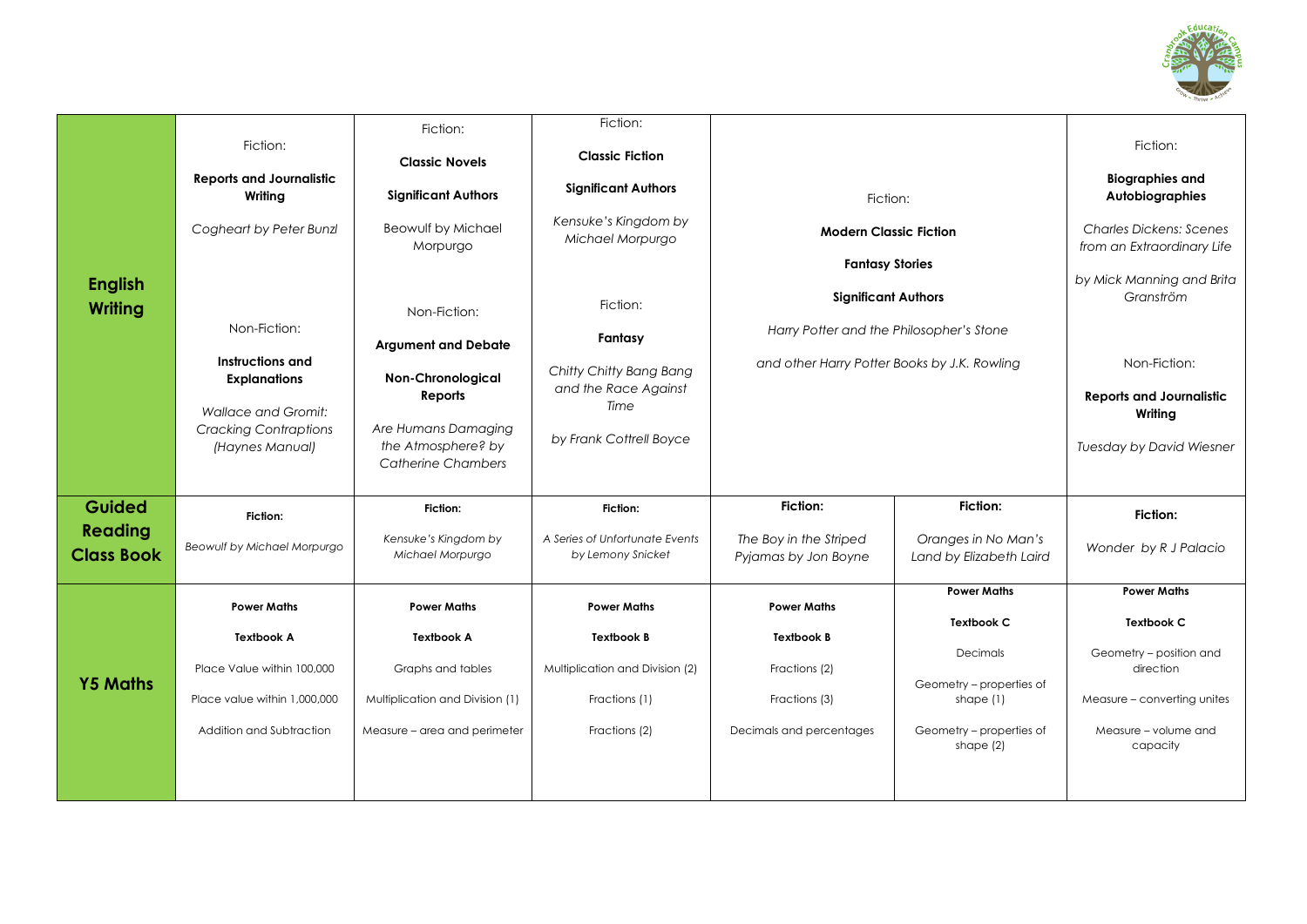

| <b>Y6 Maths</b>              | <b>Power Maths</b><br><b>Textbook A</b><br>Place Value within 10,000,000<br>Four Operations (1)<br>Four Operations (2)                                                                                                          | <b>Power Maths</b><br><b>Textbook A</b><br>Fractions (1)<br>Fractions (2)<br>(Geometry - position and<br>direction                                                                              | <b>Power Maths</b><br><b>Textbook B</b><br><b>Decimals</b><br>Percentages<br>Algebra                                                                                                                                                                                                                                                                                                                 | <b>Power Maths</b><br><b>Textbook B</b><br>Measure - imperial and metric<br>measures<br>Measure – perimeter, area and<br>volume<br>Ratio and proportion                                                                                   | <b>Power Maths</b><br><b>Textbook C</b><br>Geometry - properties of<br>shape<br>Statistics                                                                                                                                                           | <b>Power Maths</b><br><b>Textbook C</b><br>Problem Solving                                                                                                                                                                                                                                                                                                                                                            |
|------------------------------|---------------------------------------------------------------------------------------------------------------------------------------------------------------------------------------------------------------------------------|-------------------------------------------------------------------------------------------------------------------------------------------------------------------------------------------------|------------------------------------------------------------------------------------------------------------------------------------------------------------------------------------------------------------------------------------------------------------------------------------------------------------------------------------------------------------------------------------------------------|-------------------------------------------------------------------------------------------------------------------------------------------------------------------------------------------------------------------------------------------|------------------------------------------------------------------------------------------------------------------------------------------------------------------------------------------------------------------------------------------------------|-----------------------------------------------------------------------------------------------------------------------------------------------------------------------------------------------------------------------------------------------------------------------------------------------------------------------------------------------------------------------------------------------------------------------|
| <b>Science</b><br>Y6 Content | Rising Star - Switched On '<br><b>Staying Alive'</b><br>I can take and record<br>measurements.<br>I can present data in<br>appropriate ways.<br>I can use evidence to support<br>or refute an assertion.<br>I can analyse data. | Rising Star - Switched On '<br><b>Classifying Critters'</b><br>I can decide on the best way<br>to present evidence.<br>I can interpret observations<br>and use them to develop<br>explanations. | Rising Star - Switched On ' Let<br>it Shine'<br>I can represent and report on<br>findings.<br>I can take accurate<br>measurements.<br>I can identify and manage<br>variables in an investigation.<br>I can present findings and<br>conclusions from experiments.<br>I can use secondary sources<br>to answer questions.<br>I can make observations and<br>raise further questions to<br>investigate. | Rising Star - Switched On 'We're<br>Evolving'<br>I can collect and present data<br>in a variety of ways.<br>I can develop research skills<br>and interpret data.<br>I can recognise that<br>observations can be used to<br>support ideas. | Rising Star - Switched On<br>'Electrifying'<br>I can present findings and<br>conclusions.<br>I can plan how to investigate<br>an idea by managing<br>variables.<br>I can use results to make<br>predictions and suggest<br>further tests to conduct. | Rising Star - Switched On ' We<br>are Dinosaur Hunters'<br>I can make accurate<br>measurements.<br>I can record and interpret<br>results.<br>I can use results to make<br>predictions.<br>I can make accurate<br>observations.<br>I can present and evaluate<br>the findings from their<br>enquiries.<br>I can make detailed<br>observations.<br>I can decide if I agree with<br>other people's results and<br>ideas. |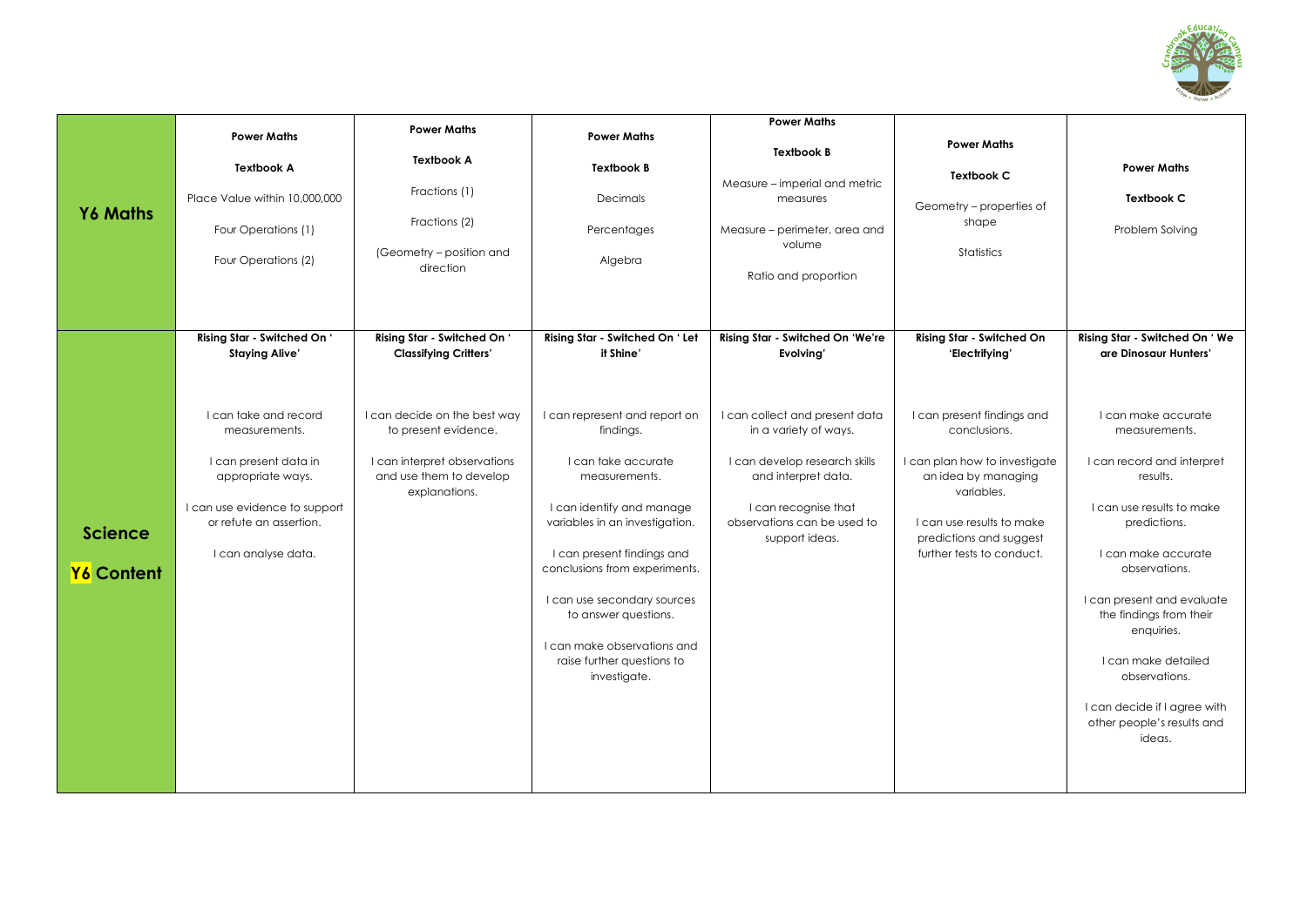

| <b>Industrial Revolution</b><br><b>Civil Rights</b><br><b>Twentieth Century</b><br>Conflict<br>Address and sometimes<br>Address and sometimes<br>devise historically valid<br>devise historically valid<br>Address and sometimes<br>devise historically valid<br>questions about change,<br>questions about change,<br>cause, similarity and<br>cause, similarity and<br>questions about change,<br>difference, and<br>difference, and<br>cause, similarity and<br>significance. (Historical<br>significance. (Historical<br>difference, and<br>significance. (Historical<br>enquiry)<br>enquiry)<br>enquiry)<br>Construct informed<br>Construct informed<br>Construct informed<br>responses that involve<br>responses that involve<br>thoughtful selection and<br>thoughtful selection and<br>responses that involve<br>organisation of relevant<br>organisation of relevant<br>thoughtful selection and<br>historical information.<br>historical information.<br>organisation of relevant<br>historical information.<br>(Historical enquiry)<br>(Historical enquiry)<br><b>History</b><br>(Historical enquiry)<br>Understand how our<br>Understand how our<br>Understand how our<br>knowledge of the past is<br>knowledge of the past is<br>knowledge of the past is<br>constructed from a range<br>constructed from a range<br>constructed from a range<br>of sources. (Historical<br>of sources. (Historical<br>of sources. (Historical<br>enquiry)<br>enquiry)<br>enquiry)<br>Make confident use of a<br>Make confident use of a<br>Make confident use of a<br>variety of sources for<br>variety of sources for<br>variety of sources for<br>independent research.<br>independent research.<br>(Historical enquiry)<br>(Historical enquiry)<br>independent research.<br>(Historical enquiry)<br>Describe a chronologically<br>Describe a chronologically<br>secure knowledge and<br>secure knowledge and<br>Describe a<br>chronologically secure<br>understanding of British,<br>understanding of British,<br>local and world history,<br>local and world history,<br>knowledge and<br>understanding of British,<br>establishing clear<br>establishing clear |                       |                       |                          | I can explain what my<br>observations show.<br>I can say how good my<br>evidence is and whether it<br>needs more research. |
|-------------------------------------------------------------------------------------------------------------------------------------------------------------------------------------------------------------------------------------------------------------------------------------------------------------------------------------------------------------------------------------------------------------------------------------------------------------------------------------------------------------------------------------------------------------------------------------------------------------------------------------------------------------------------------------------------------------------------------------------------------------------------------------------------------------------------------------------------------------------------------------------------------------------------------------------------------------------------------------------------------------------------------------------------------------------------------------------------------------------------------------------------------------------------------------------------------------------------------------------------------------------------------------------------------------------------------------------------------------------------------------------------------------------------------------------------------------------------------------------------------------------------------------------------------------------------------------------------------------------------------------------------------------------------------------------------------------------------------------------------------------------------------------------------------------------------------------------------------------------------------------------------------------------------------------------------------------------------------------------------------------------------------------------------------------------------------------------------------------------------------------------------------------------|-----------------------|-----------------------|--------------------------|----------------------------------------------------------------------------------------------------------------------------|
|                                                                                                                                                                                                                                                                                                                                                                                                                                                                                                                                                                                                                                                                                                                                                                                                                                                                                                                                                                                                                                                                                                                                                                                                                                                                                                                                                                                                                                                                                                                                                                                                                                                                                                                                                                                                                                                                                                                                                                                                                                                                                                                                                                   |                       |                       |                          |                                                                                                                            |
|                                                                                                                                                                                                                                                                                                                                                                                                                                                                                                                                                                                                                                                                                                                                                                                                                                                                                                                                                                                                                                                                                                                                                                                                                                                                                                                                                                                                                                                                                                                                                                                                                                                                                                                                                                                                                                                                                                                                                                                                                                                                                                                                                                   |                       |                       |                          |                                                                                                                            |
|                                                                                                                                                                                                                                                                                                                                                                                                                                                                                                                                                                                                                                                                                                                                                                                                                                                                                                                                                                                                                                                                                                                                                                                                                                                                                                                                                                                                                                                                                                                                                                                                                                                                                                                                                                                                                                                                                                                                                                                                                                                                                                                                                                   |                       |                       |                          |                                                                                                                            |
|                                                                                                                                                                                                                                                                                                                                                                                                                                                                                                                                                                                                                                                                                                                                                                                                                                                                                                                                                                                                                                                                                                                                                                                                                                                                                                                                                                                                                                                                                                                                                                                                                                                                                                                                                                                                                                                                                                                                                                                                                                                                                                                                                                   |                       |                       |                          |                                                                                                                            |
|                                                                                                                                                                                                                                                                                                                                                                                                                                                                                                                                                                                                                                                                                                                                                                                                                                                                                                                                                                                                                                                                                                                                                                                                                                                                                                                                                                                                                                                                                                                                                                                                                                                                                                                                                                                                                                                                                                                                                                                                                                                                                                                                                                   |                       |                       |                          |                                                                                                                            |
|                                                                                                                                                                                                                                                                                                                                                                                                                                                                                                                                                                                                                                                                                                                                                                                                                                                                                                                                                                                                                                                                                                                                                                                                                                                                                                                                                                                                                                                                                                                                                                                                                                                                                                                                                                                                                                                                                                                                                                                                                                                                                                                                                                   |                       |                       |                          |                                                                                                                            |
|                                                                                                                                                                                                                                                                                                                                                                                                                                                                                                                                                                                                                                                                                                                                                                                                                                                                                                                                                                                                                                                                                                                                                                                                                                                                                                                                                                                                                                                                                                                                                                                                                                                                                                                                                                                                                                                                                                                                                                                                                                                                                                                                                                   |                       |                       |                          |                                                                                                                            |
|                                                                                                                                                                                                                                                                                                                                                                                                                                                                                                                                                                                                                                                                                                                                                                                                                                                                                                                                                                                                                                                                                                                                                                                                                                                                                                                                                                                                                                                                                                                                                                                                                                                                                                                                                                                                                                                                                                                                                                                                                                                                                                                                                                   |                       |                       |                          |                                                                                                                            |
|                                                                                                                                                                                                                                                                                                                                                                                                                                                                                                                                                                                                                                                                                                                                                                                                                                                                                                                                                                                                                                                                                                                                                                                                                                                                                                                                                                                                                                                                                                                                                                                                                                                                                                                                                                                                                                                                                                                                                                                                                                                                                                                                                                   |                       |                       |                          |                                                                                                                            |
|                                                                                                                                                                                                                                                                                                                                                                                                                                                                                                                                                                                                                                                                                                                                                                                                                                                                                                                                                                                                                                                                                                                                                                                                                                                                                                                                                                                                                                                                                                                                                                                                                                                                                                                                                                                                                                                                                                                                                                                                                                                                                                                                                                   |                       |                       |                          |                                                                                                                            |
|                                                                                                                                                                                                                                                                                                                                                                                                                                                                                                                                                                                                                                                                                                                                                                                                                                                                                                                                                                                                                                                                                                                                                                                                                                                                                                                                                                                                                                                                                                                                                                                                                                                                                                                                                                                                                                                                                                                                                                                                                                                                                                                                                                   |                       |                       |                          |                                                                                                                            |
|                                                                                                                                                                                                                                                                                                                                                                                                                                                                                                                                                                                                                                                                                                                                                                                                                                                                                                                                                                                                                                                                                                                                                                                                                                                                                                                                                                                                                                                                                                                                                                                                                                                                                                                                                                                                                                                                                                                                                                                                                                                                                                                                                                   |                       |                       |                          |                                                                                                                            |
|                                                                                                                                                                                                                                                                                                                                                                                                                                                                                                                                                                                                                                                                                                                                                                                                                                                                                                                                                                                                                                                                                                                                                                                                                                                                                                                                                                                                                                                                                                                                                                                                                                                                                                                                                                                                                                                                                                                                                                                                                                                                                                                                                                   |                       |                       |                          |                                                                                                                            |
|                                                                                                                                                                                                                                                                                                                                                                                                                                                                                                                                                                                                                                                                                                                                                                                                                                                                                                                                                                                                                                                                                                                                                                                                                                                                                                                                                                                                                                                                                                                                                                                                                                                                                                                                                                                                                                                                                                                                                                                                                                                                                                                                                                   |                       |                       |                          |                                                                                                                            |
|                                                                                                                                                                                                                                                                                                                                                                                                                                                                                                                                                                                                                                                                                                                                                                                                                                                                                                                                                                                                                                                                                                                                                                                                                                                                                                                                                                                                                                                                                                                                                                                                                                                                                                                                                                                                                                                                                                                                                                                                                                                                                                                                                                   |                       |                       |                          |                                                                                                                            |
|                                                                                                                                                                                                                                                                                                                                                                                                                                                                                                                                                                                                                                                                                                                                                                                                                                                                                                                                                                                                                                                                                                                                                                                                                                                                                                                                                                                                                                                                                                                                                                                                                                                                                                                                                                                                                                                                                                                                                                                                                                                                                                                                                                   |                       |                       |                          |                                                                                                                            |
|                                                                                                                                                                                                                                                                                                                                                                                                                                                                                                                                                                                                                                                                                                                                                                                                                                                                                                                                                                                                                                                                                                                                                                                                                                                                                                                                                                                                                                                                                                                                                                                                                                                                                                                                                                                                                                                                                                                                                                                                                                                                                                                                                                   |                       |                       |                          |                                                                                                                            |
|                                                                                                                                                                                                                                                                                                                                                                                                                                                                                                                                                                                                                                                                                                                                                                                                                                                                                                                                                                                                                                                                                                                                                                                                                                                                                                                                                                                                                                                                                                                                                                                                                                                                                                                                                                                                                                                                                                                                                                                                                                                                                                                                                                   |                       |                       |                          |                                                                                                                            |
|                                                                                                                                                                                                                                                                                                                                                                                                                                                                                                                                                                                                                                                                                                                                                                                                                                                                                                                                                                                                                                                                                                                                                                                                                                                                                                                                                                                                                                                                                                                                                                                                                                                                                                                                                                                                                                                                                                                                                                                                                                                                                                                                                                   |                       |                       |                          |                                                                                                                            |
|                                                                                                                                                                                                                                                                                                                                                                                                                                                                                                                                                                                                                                                                                                                                                                                                                                                                                                                                                                                                                                                                                                                                                                                                                                                                                                                                                                                                                                                                                                                                                                                                                                                                                                                                                                                                                                                                                                                                                                                                                                                                                                                                                                   |                       |                       |                          |                                                                                                                            |
|                                                                                                                                                                                                                                                                                                                                                                                                                                                                                                                                                                                                                                                                                                                                                                                                                                                                                                                                                                                                                                                                                                                                                                                                                                                                                                                                                                                                                                                                                                                                                                                                                                                                                                                                                                                                                                                                                                                                                                                                                                                                                                                                                                   |                       |                       |                          |                                                                                                                            |
|                                                                                                                                                                                                                                                                                                                                                                                                                                                                                                                                                                                                                                                                                                                                                                                                                                                                                                                                                                                                                                                                                                                                                                                                                                                                                                                                                                                                                                                                                                                                                                                                                                                                                                                                                                                                                                                                                                                                                                                                                                                                                                                                                                   |                       |                       |                          |                                                                                                                            |
|                                                                                                                                                                                                                                                                                                                                                                                                                                                                                                                                                                                                                                                                                                                                                                                                                                                                                                                                                                                                                                                                                                                                                                                                                                                                                                                                                                                                                                                                                                                                                                                                                                                                                                                                                                                                                                                                                                                                                                                                                                                                                                                                                                   |                       |                       |                          |                                                                                                                            |
|                                                                                                                                                                                                                                                                                                                                                                                                                                                                                                                                                                                                                                                                                                                                                                                                                                                                                                                                                                                                                                                                                                                                                                                                                                                                                                                                                                                                                                                                                                                                                                                                                                                                                                                                                                                                                                                                                                                                                                                                                                                                                                                                                                   |                       |                       |                          |                                                                                                                            |
|                                                                                                                                                                                                                                                                                                                                                                                                                                                                                                                                                                                                                                                                                                                                                                                                                                                                                                                                                                                                                                                                                                                                                                                                                                                                                                                                                                                                                                                                                                                                                                                                                                                                                                                                                                                                                                                                                                                                                                                                                                                                                                                                                                   |                       |                       |                          |                                                                                                                            |
|                                                                                                                                                                                                                                                                                                                                                                                                                                                                                                                                                                                                                                                                                                                                                                                                                                                                                                                                                                                                                                                                                                                                                                                                                                                                                                                                                                                                                                                                                                                                                                                                                                                                                                                                                                                                                                                                                                                                                                                                                                                                                                                                                                   |                       |                       |                          |                                                                                                                            |
|                                                                                                                                                                                                                                                                                                                                                                                                                                                                                                                                                                                                                                                                                                                                                                                                                                                                                                                                                                                                                                                                                                                                                                                                                                                                                                                                                                                                                                                                                                                                                                                                                                                                                                                                                                                                                                                                                                                                                                                                                                                                                                                                                                   |                       |                       |                          |                                                                                                                            |
|                                                                                                                                                                                                                                                                                                                                                                                                                                                                                                                                                                                                                                                                                                                                                                                                                                                                                                                                                                                                                                                                                                                                                                                                                                                                                                                                                                                                                                                                                                                                                                                                                                                                                                                                                                                                                                                                                                                                                                                                                                                                                                                                                                   |                       |                       |                          |                                                                                                                            |
|                                                                                                                                                                                                                                                                                                                                                                                                                                                                                                                                                                                                                                                                                                                                                                                                                                                                                                                                                                                                                                                                                                                                                                                                                                                                                                                                                                                                                                                                                                                                                                                                                                                                                                                                                                                                                                                                                                                                                                                                                                                                                                                                                                   |                       |                       |                          |                                                                                                                            |
|                                                                                                                                                                                                                                                                                                                                                                                                                                                                                                                                                                                                                                                                                                                                                                                                                                                                                                                                                                                                                                                                                                                                                                                                                                                                                                                                                                                                                                                                                                                                                                                                                                                                                                                                                                                                                                                                                                                                                                                                                                                                                                                                                                   |                       |                       |                          |                                                                                                                            |
|                                                                                                                                                                                                                                                                                                                                                                                                                                                                                                                                                                                                                                                                                                                                                                                                                                                                                                                                                                                                                                                                                                                                                                                                                                                                                                                                                                                                                                                                                                                                                                                                                                                                                                                                                                                                                                                                                                                                                                                                                                                                                                                                                                   |                       |                       |                          |                                                                                                                            |
|                                                                                                                                                                                                                                                                                                                                                                                                                                                                                                                                                                                                                                                                                                                                                                                                                                                                                                                                                                                                                                                                                                                                                                                                                                                                                                                                                                                                                                                                                                                                                                                                                                                                                                                                                                                                                                                                                                                                                                                                                                                                                                                                                                   |                       |                       |                          |                                                                                                                            |
|                                                                                                                                                                                                                                                                                                                                                                                                                                                                                                                                                                                                                                                                                                                                                                                                                                                                                                                                                                                                                                                                                                                                                                                                                                                                                                                                                                                                                                                                                                                                                                                                                                                                                                                                                                                                                                                                                                                                                                                                                                                                                                                                                                   | narratives within and | narratives within and | local and world history, |                                                                                                                            |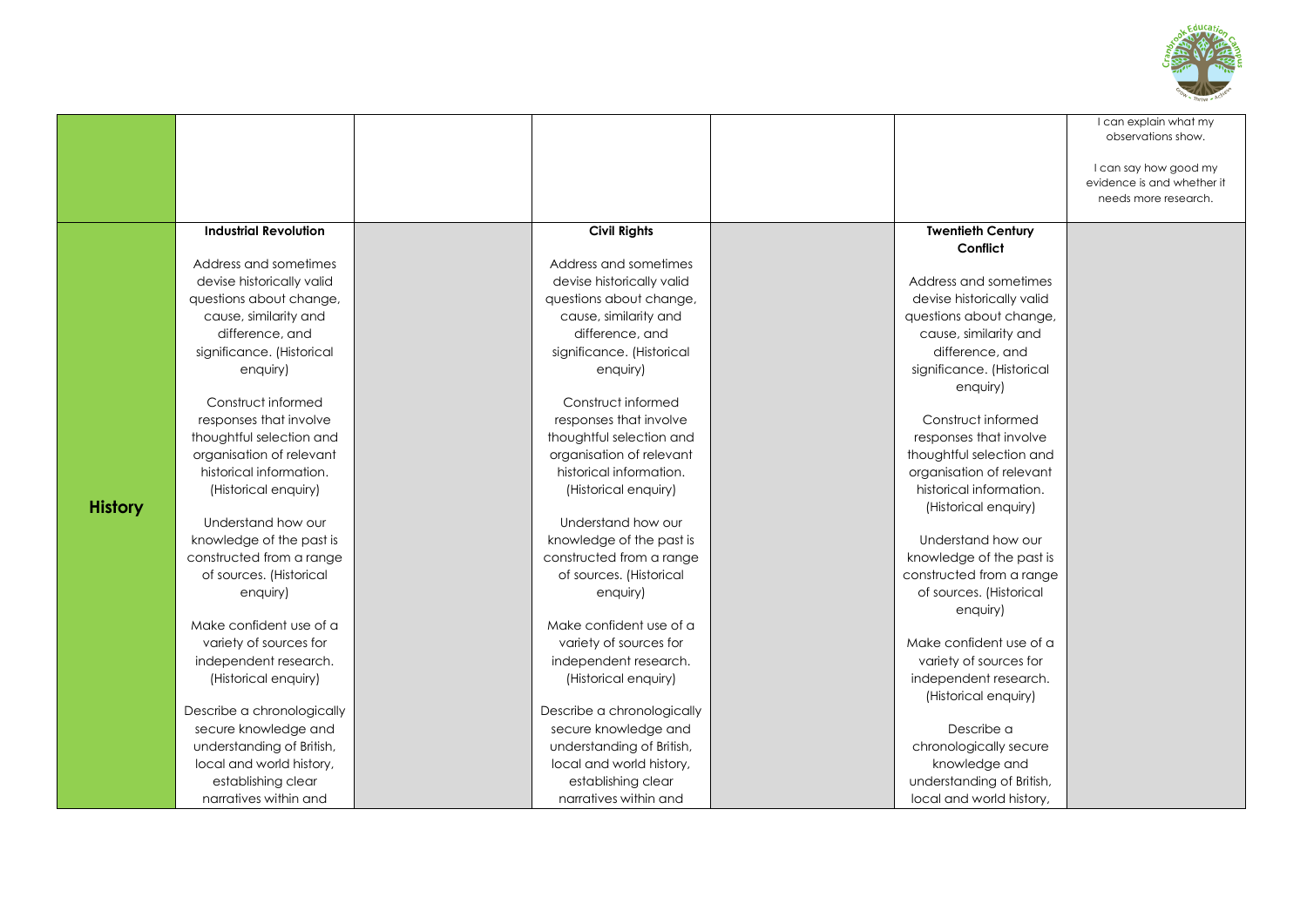

|           | across the periods he/she  |                          | across the periods he/she  |                                | establishing clear                    |                                                        |
|-----------|----------------------------|--------------------------|----------------------------|--------------------------------|---------------------------------------|--------------------------------------------------------|
|           | studies. (Understanding of |                          | studies. (Understanding of |                                | narratives within and                 |                                                        |
|           | events, people and         |                          | events, people and         |                                | across the periods he/she             |                                                        |
|           | changes)                   |                          | changes)                   |                                | studies. (Understanding of            |                                                        |
|           |                            |                          |                            |                                | events, people and                    |                                                        |
|           | Note connections.          |                          | Note connections.          |                                | changes)                              |                                                        |
|           | contrasts and trends over  |                          | contrasts and trends over  |                                |                                       |                                                        |
|           | time and show developing   |                          | time and show developing   |                                | Note connections.                     |                                                        |
|           | appropriate use of         |                          | appropriate use of         |                                | contrasts and trends over             |                                                        |
|           | historical terms.          |                          | historical terms.          |                                | time and show                         |                                                        |
|           |                            |                          |                            |                                | developing appropriate                |                                                        |
|           | (Understanding of events,  |                          | (Understanding of events,  |                                | use of historical terms.              |                                                        |
|           | people and changes)        |                          | people and changes)        |                                |                                       |                                                        |
|           |                            |                          |                            |                                | (Understanding of events,             |                                                        |
|           | Describe a local history   |                          | Use evidence to support    |                                | people and changes)                   |                                                        |
|           | study. (Understanding of   |                          | arguments.                 |                                |                                       |                                                        |
|           | events, people and         |                          | (Understanding of events,  |                                | Describe a local history              |                                                        |
|           | changes)                   |                          | people and changes)        |                                | study. (Understanding of              |                                                        |
|           |                            |                          |                            |                                | events, people and                    |                                                        |
|           | Use evidence to support    |                          |                            |                                |                                       |                                                        |
|           | arguments.                 |                          |                            |                                | changes)                              |                                                        |
|           | (Understanding of events,  |                          |                            |                                |                                       |                                                        |
|           | people and changes)        |                          |                            |                                | Use evidence to support<br>arguments. |                                                        |
|           |                            |                          |                            |                                | (Understanding of events,             |                                                        |
|           |                            |                          |                            |                                | people and changes)                   |                                                        |
|           |                            |                          |                            |                                |                                       | <b>Slums</b>                                           |
|           |                            | <b>Local Fieldwork</b>   |                            | Population                     |                                       |                                                        |
|           |                            |                          |                            |                                |                                       | Analyse evidence and                                   |
|           |                            | Make more detailed       |                            | Know and describe where        |                                       | draw conclusions e.g.                                  |
|           |                            | fieldwork                |                            | a variety of places are in     |                                       | make comparisons                                       |
|           |                            | sketches/diagrams.       |                            | relation to                    |                                       | between locations using<br>aerial photos/pictures e.g. |
|           |                            |                          |                            |                                |                                       | population, temperatures                               |
| Geography |                            | (Geographical skills and |                            | physical and human             |                                       | etc.                                                   |
|           |                            | fieldwork)               |                            | features.                      |                                       | (Geographical skills and                               |
|           |                            |                          |                            |                                |                                       | fieldwork)                                             |
|           |                            | Draw accurate maps with  |                            | (Locational knowledge)         |                                       |                                                        |
|           |                            | more complex keys.       |                            |                                |                                       | Demonstrate knowledge                                  |
|           |                            |                          |                            | Know location of: capital      |                                       | of features about places                               |
|           |                            | (Geographical skills and |                            | cities of countries of British |                                       | around him/her and                                     |
|           |                            | fieldwork)               |                            | Isles and U.K.,                |                                       | beyond the UK.                                         |
|           |                            |                          |                            |                                |                                       | (Locational knowledge)                                 |
|           |                            |                          |                            |                                |                                       |                                                        |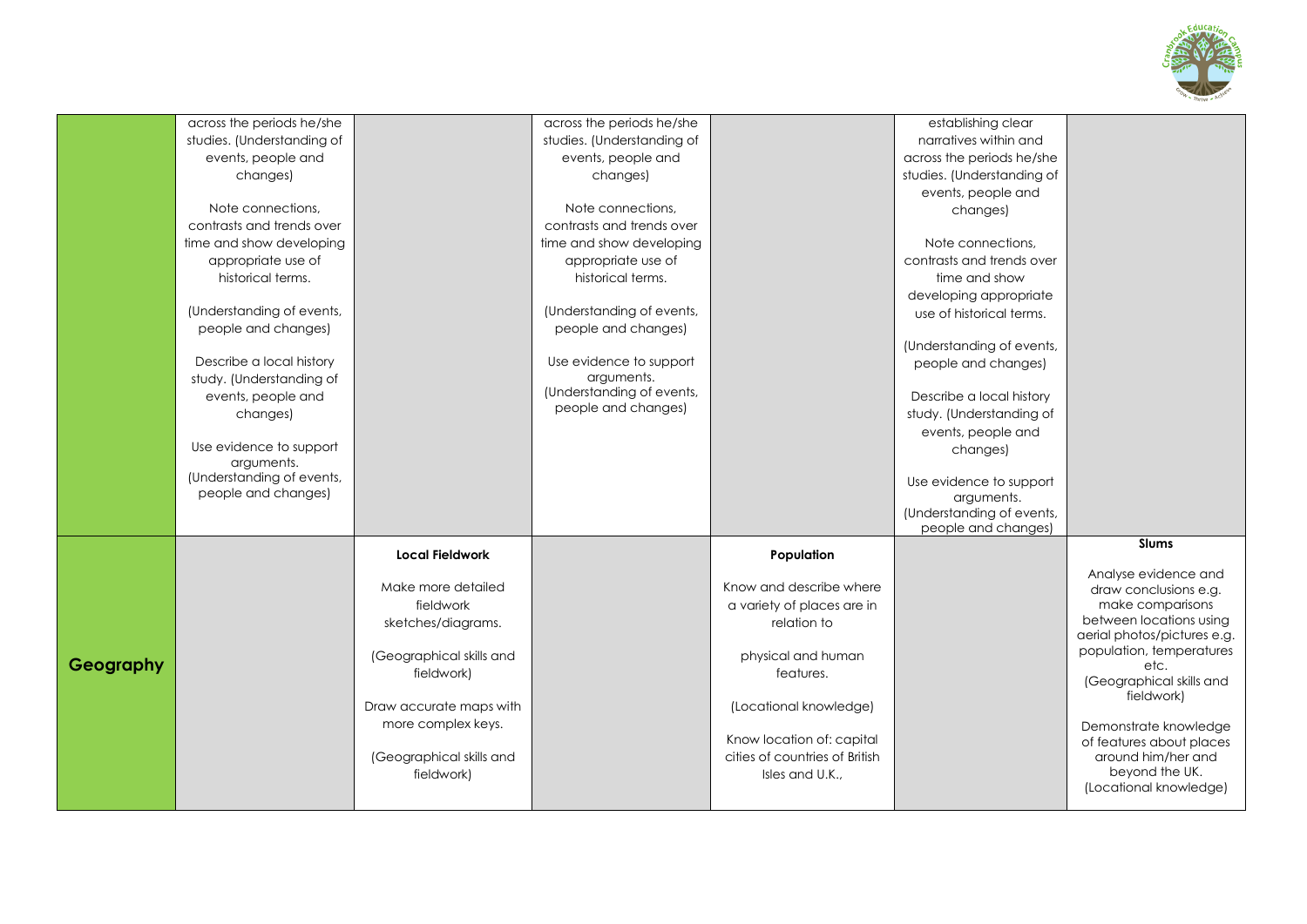

| Use and interpret maps,     | seas around U.K., European  | Use and interpret maps,<br>globes, atlases and digital |
|-----------------------------|-----------------------------|--------------------------------------------------------|
| globes, atlases and digital | Union countries with high   | / computer mapping to                                  |
| / computer mapping to       | populations                 | locate countries and key                               |
| locate countries and key    |                             | features.                                              |
| features.                   | and large areas and the     | (Geographical skills and                               |
|                             | largest cities in each      | fieldwork)                                             |
| (Geographical skills and    | continent.                  |                                                        |
| fieldwork)                  |                             | Recognise that people                                  |
|                             | (Locational knowledge)      | have differing quality of                              |
| Use four figure grid        |                             | life living in different                               |
| references.                 | Know about the wider        | locations<br>and environments.                         |
|                             | context of places e.g.      | (Locational knowledge)                                 |
| (Geographical skills and    | county, region and          |                                                        |
| fieldwork)                  | country.                    | Describe how people                                    |
|                             |                             | have been affected by                                  |
| Make plans and maps         | (Locational knowledge)      | changes in the                                         |
| using symbols and keys.     |                             | environment. (Human and                                |
| (Geographical skills and    | Describe and understand     | physical geography)                                    |
| fieldwork)                  | key aspects of human        |                                                        |
|                             | geography, including:       | Describe and understand<br>key aspects of human        |
| Use fieldwork to observe.   | types of settlement and     | geography, including:                                  |
| measure, record and         | land use, economic activity | types of settlement and                                |
| present the human and       | including trade links, and  | land use, economic                                     |
| physical features in the    | the distribution of natural | activity including trade                               |
| local area using a range    | resources including energy, | links, and the                                         |
| of methods, including       | food, minerals and water.   | distribution of natural                                |
| sketch maps, plans and      | (Human and physical         | resources including                                    |
| graphs, and digital         | geography)                  | energy, food, minerals                                 |
| technologies.               |                             | and water. (Human and<br>physical geography)           |
|                             | Understand and use a        |                                                        |
| (Geographical skills and    | widening range of           | Understand and use a                                   |
| fieldwork)                  | geographical terms e.g.     | widening range of                                      |
|                             | specific topic vocabulary - | geographical terms e.g.                                |
| Use maps, charts etc. to    | urban, rural, land use,     | specific topic vocabulary -                            |
| support decision making     | sustainability, tributary,  | urban, rural, land use,                                |
| about the location of       | trade links etc.            | sustainability, tributary,                             |
| places e.g. new bypass.     |                             | trade links etc.                                       |
|                             | (Geographical skills and    | (Geographical skills and<br>fieldwork)                 |
|                             | fieldwork)                  |                                                        |
|                             |                             |                                                        |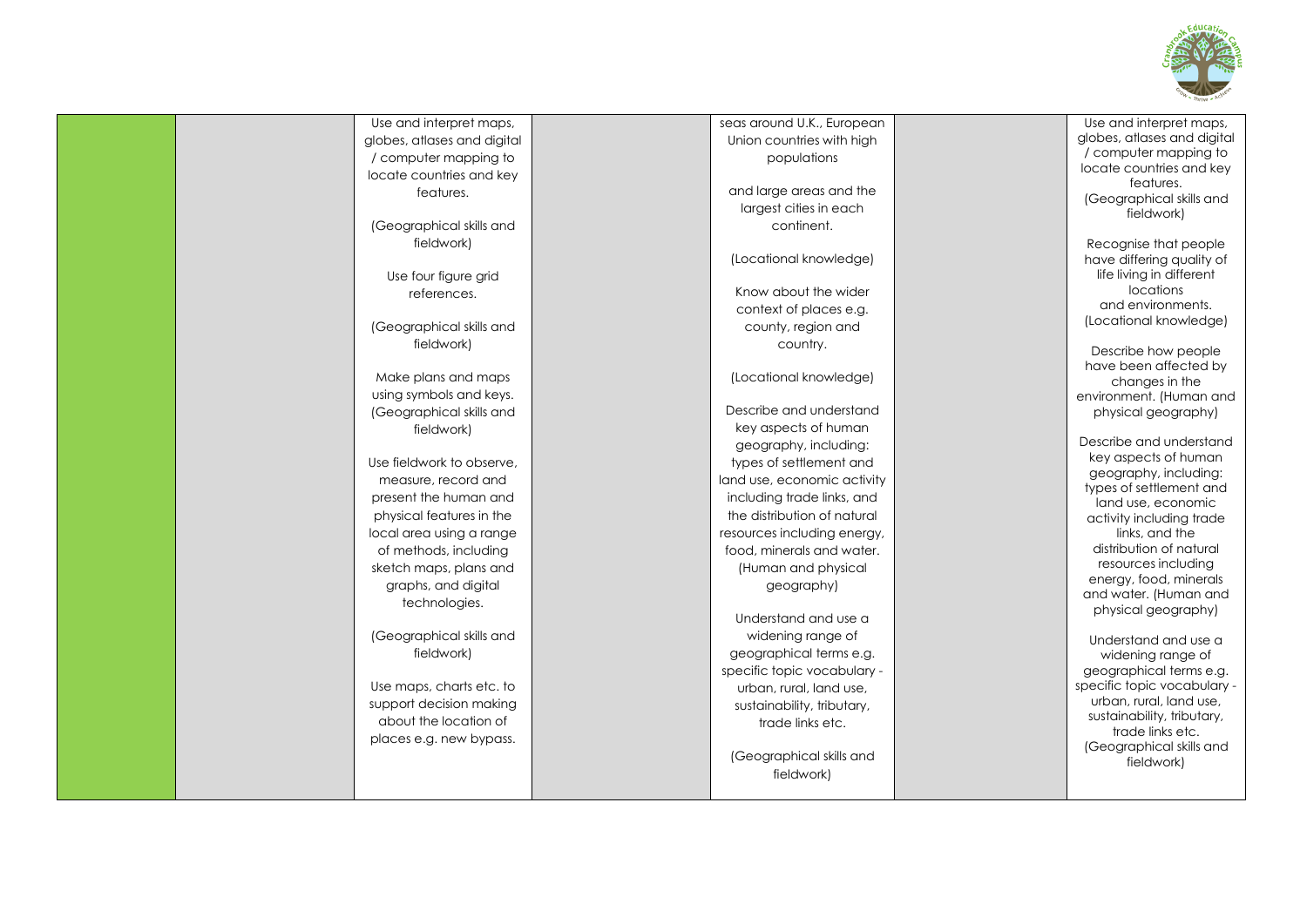

| (Geographical skills and<br>fieldwork)<br>Plan the steps and<br>strategies for an enquiry.<br>(Geographical skills and<br>fieldwork)<br>Explore features on OS<br>maps using 6 figure grid<br>references.<br>(Geographical skills and<br>fieldwork)<br>Use the eight points of a<br>compass, four and six-<br>figure grid references,<br>symbols |  | Know about the wider<br>context of places e.g.<br>county, region and<br>country.<br>(Locational knowledge)<br>Recognise the different<br>shapes of countries.<br>(Locational knowledge) |
|--------------------------------------------------------------------------------------------------------------------------------------------------------------------------------------------------------------------------------------------------------------------------------------------------------------------------------------------------|--|-----------------------------------------------------------------------------------------------------------------------------------------------------------------------------------------|
| and key (including the use<br>of Ordnance Survey<br>maps) to build his/her<br>knowledge of the United<br>Kingdom and the wider<br>world.<br>(Geographical skills and<br>fieldwork)<br>Measure straight line<br>distances using the<br>appropriate scale.<br>(Geographical skills and<br>fieldwork)                                               |  |                                                                                                                                                                                         |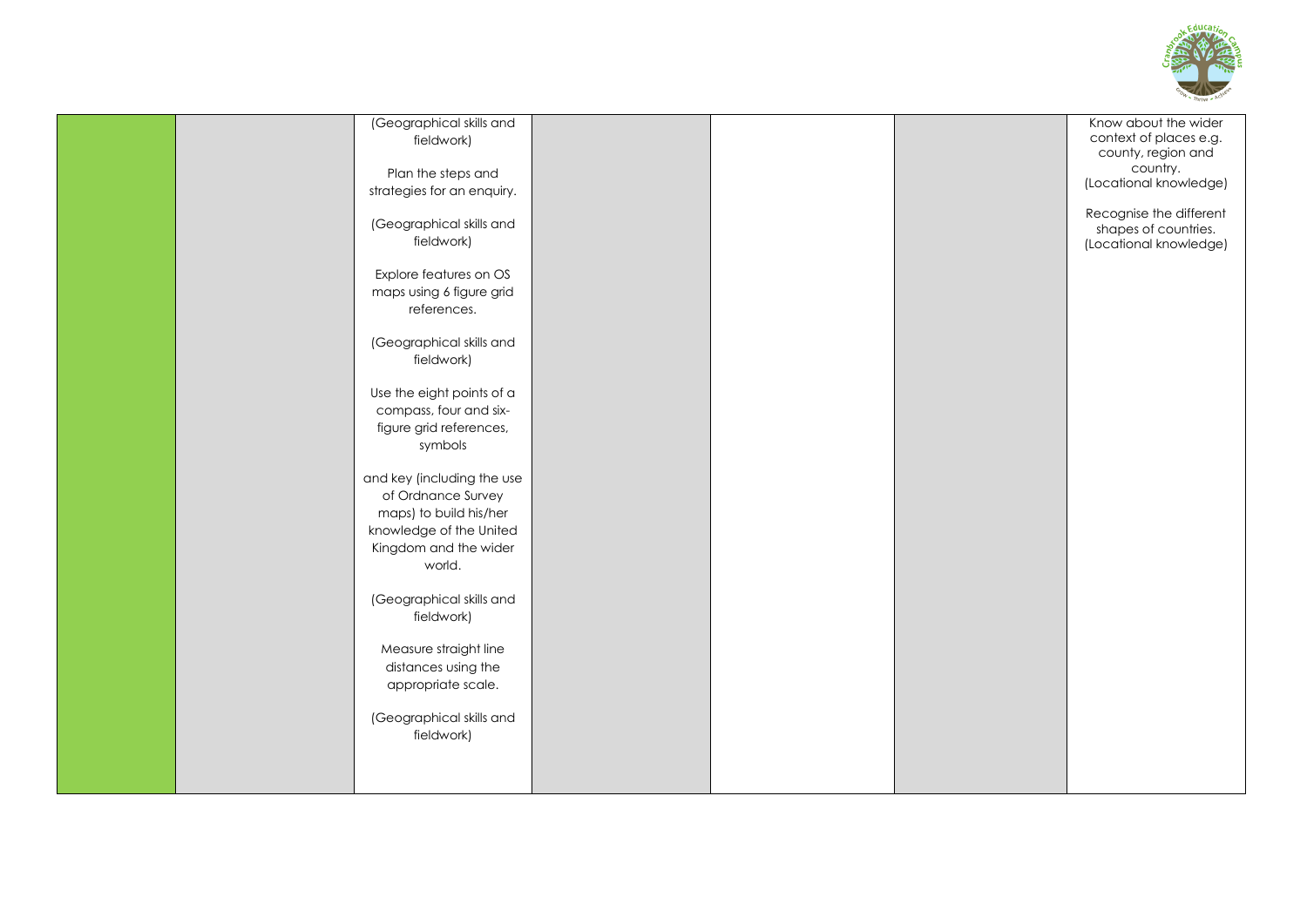

|                   |                                   | Use fieldwork instruments                                   |                                   |                                                           |                                 |                              |
|-------------------|-----------------------------------|-------------------------------------------------------------|-----------------------------------|-----------------------------------------------------------|---------------------------------|------------------------------|
|                   |                                   |                                                             |                                   |                                                           |                                 |                              |
|                   |                                   | e.g. camera, rain gauge.                                    |                                   |                                                           |                                 |                              |
|                   |                                   |                                                             |                                   |                                                           |                                 |                              |
|                   |                                   | (Geographical skills and                                    |                                   |                                                           |                                 |                              |
|                   |                                   | fieldwork)                                                  |                                   |                                                           |                                 |                              |
|                   | Computing systems and             |                                                             | Creating Media - Video            |                                                           | Programming A - Selection in    |                              |
|                   | networks - Sharing information    |                                                             | Editing                           |                                                           | physical computing              |                              |
|                   |                                   |                                                             |                                   |                                                           |                                 |                              |
|                   | In this unit, learners will       |                                                             | This unit gives learners the      |                                                           | In this unit, learners will use |                              |
|                   | develop their understanding       |                                                             | opportunity to learn how to       |                                                           | physical computing to           |                              |
|                   | of computer systems and how       |                                                             | create short videos in groups.    |                                                           | explore the concept of          |                              |
|                   | information is transferred        |                                                             | As they progress through this     |                                                           | selection in programming        |                              |
|                   | between systems and               |                                                             | unit, they will be exposed to     |                                                           | through the use of the          |                              |
|                   | devices. Learners will consider   |                                                             | topic-based language and          |                                                           | Crumble programming             |                              |
|                   | small-scale systems as well as    |                                                             | develop the skills of capturing,  |                                                           | environment. Learners will be   |                              |
| <b>Computing</b>  | large-scale systems. They will    |                                                             | editing, and manipulating         |                                                           | introduced to a                 |                              |
|                   | explain the input, output, and    |                                                             | video. Active learning is         |                                                           | microcontroller (Crumble        |                              |
|                   | process aspects of a variety of   |                                                             | encouraged through guided         |                                                           | controller) and learn how to    |                              |
| Teach             | different real-world systems.     |                                                             | questions and by working in       |                                                           | connect and program             |                              |
| <b>Computing</b>  | Learners will also take part in a |                                                             | small groups to investigate the   |                                                           | components (including           |                              |
|                   | collaborative online project      |                                                             | use of devices and software.      |                                                           | output devices-LEDs and         |                              |
|                   | with other class members and      |                                                             | Learners are guided with step-    |                                                           | motors) through the             |                              |
| <b>Y5 Content</b> | develop their skills in working   |                                                             | by-step support to take their     |                                                           | application of their existing   |                              |
|                   | together online.                  |                                                             | idea from conception to           |                                                           | programming knowledge.          |                              |
|                   |                                   |                                                             | completion. At the teacher's      |                                                           | Learners are introduced to      |                              |
|                   |                                   |                                                             | discretion, the use of green      |                                                           | conditions as a means of        |                              |
|                   |                                   |                                                             | screen can be incorporated        |                                                           | controlling the flow of actions |                              |
|                   |                                   |                                                             | into this unit. At the conclusion |                                                           | and make use of their           |                              |
|                   |                                   |                                                             | of the unit, learners have the    |                                                           | knowledge of repetition and     |                              |
|                   |                                   |                                                             | opportunity to reflect on and     |                                                           | conditions when introduced      |                              |
|                   |                                   |                                                             | assess their progress in          |                                                           | to the concept of selection     |                              |
|                   |                                   |                                                             | creating a video.                 |                                                           | (through the if, then           |                              |
|                   |                                   |                                                             |                                   |                                                           | structure).                     |                              |
|                   |                                   |                                                             |                                   |                                                           |                                 |                              |
|                   |                                   | Create a Christmas Cam Toy                                  |                                   | Designing and Creating in 3D a                            |                                 | Designing and Making a       |
|                   |                                   |                                                             |                                   | <b>House of the Future</b>                                |                                 | <b>Healthy Oat Bar with</b>  |
| <b>Design</b>     |                                   | Use research he/she has done                                |                                   |                                                           |                                 | Packaging                    |
|                   |                                   | into famous designers and                                   |                                   |                                                           |                                 |                              |
| <b>Technology</b> |                                   | inventors to inform the design<br>of his/her own innovative |                                   |                                                           |                                 | Confidently plan a series of |
|                   |                                   |                                                             |                                   | Use research he/she has done<br>into famous designers and |                                 | healthy meals based on the   |
| Y6 Content        |                                   | products. (Processes)                                       |                                   | inventors to inform the design                            |                                 | principles of a healthy and  |
|                   |                                   | Use his/her knowledge of                                    |                                   | of his/her own innovative                                 |                                 | varied diet. (Cooking and    |
|                   |                                   | famous designs to further                                   |                                   | products. (Processes)                                     |                                 | Nutrition)                   |
|                   |                                   | explain the effectiveness of                                |                                   |                                                           |                                 |                              |
|                   |                                   |                                                             |                                   |                                                           |                                 |                              |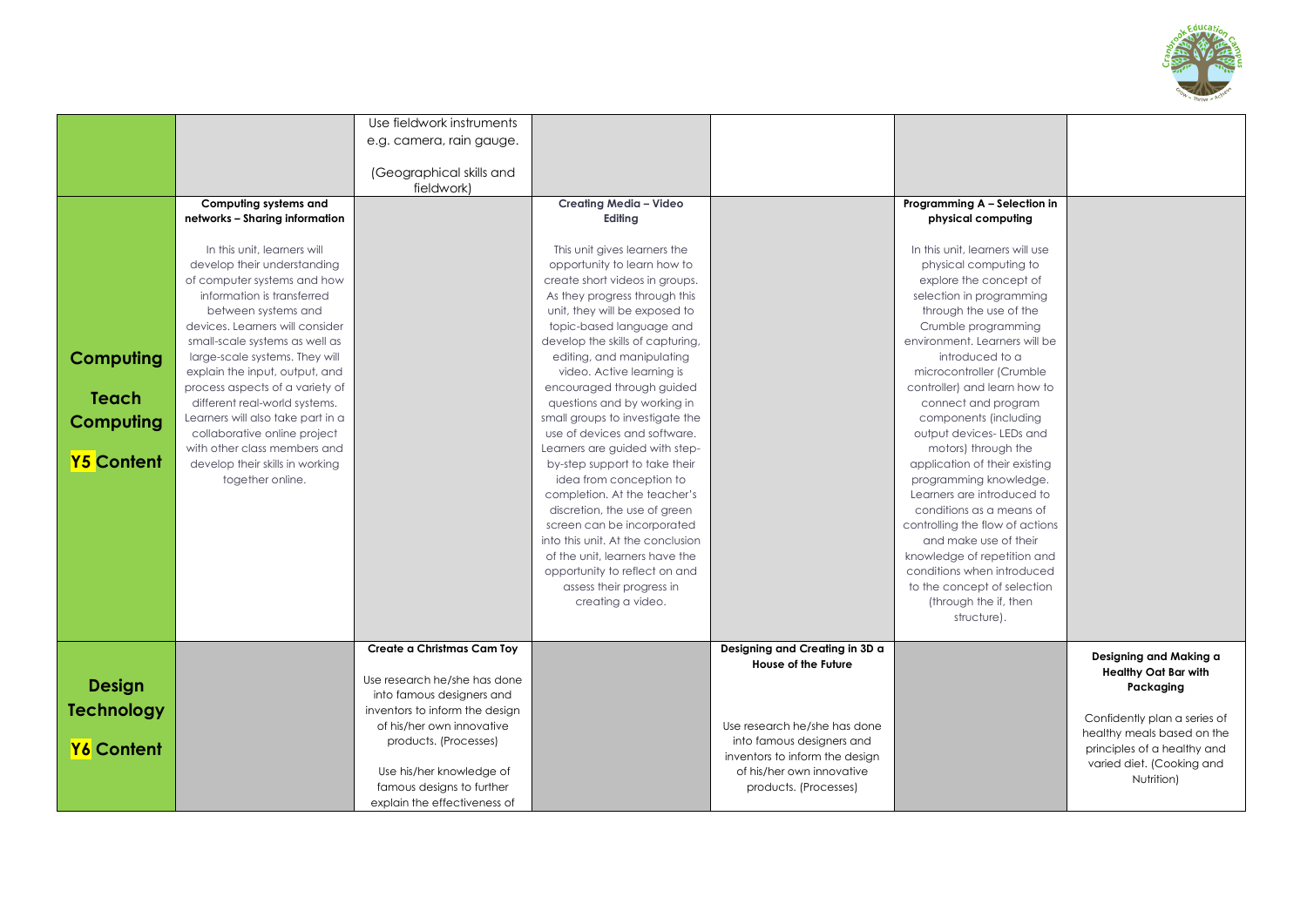

|                                                                                                   | existing products and<br>products he/she have made.<br>(Processes)<br>Generate, develop, model<br>and communicate his/her<br>ideas through discussion,<br>annotated sketches, cross-<br>sectional and exploded<br>diagrams, prototypes, pattern<br>pieces and computer aided<br>design. (Processes)<br>Use technical knowledge<br>accurate skills to problem<br>solve during the making<br>process. (Processes)<br>Apply his/her knowledge of<br>materials and techniques to<br>refine and rework his/her<br>product to improve its<br>functional properties and<br>aesthetic qualities. (Processes)<br>Use a wide range of methods<br>to strengthen, stiffen and<br>reinforce complex structures<br>and can use them accurately<br>and appropriately. (Processes) |                                                                                     | Use his/her knowledge of<br>famous designs to further<br>explain the effectiveness of<br>existing products and products<br>he/she have made. (Processes)<br>Generate, develop, model<br>and communicate his/her<br>ideas through discussion,<br>annotated sketches, cross-<br>sectional and exploded<br>diagrams, prototypes, pattern<br>pieces and computer aided<br>design. (Processes)<br>Apply his/her understanding of<br>computing to program, monitor<br>and control his/her product.<br>(Processes)<br>Apply his/her knowledge of<br>materials and techniques to<br>refine and rework his/her<br>product to improve its<br>functional properties and<br>aesthetic qualities. (Processes) |                                                                                     | Use information on food<br>labels to inform choices.<br>(Cooking and Nutrition)<br>Research, plan and prepare<br>and cook a savoury dish,<br>applying his/her knowledge of<br>ingredients and his/her.<br>(Cooking and Nutrition) |
|---------------------------------------------------------------------------------------------------|--------------------------------------------------------------------------------------------------------------------------------------------------------------------------------------------------------------------------------------------------------------------------------------------------------------------------------------------------------------------------------------------------------------------------------------------------------------------------------------------------------------------------------------------------------------------------------------------------------------------------------------------------------------------------------------------------------------------------------------------------------------------|-------------------------------------------------------------------------------------|--------------------------------------------------------------------------------------------------------------------------------------------------------------------------------------------------------------------------------------------------------------------------------------------------------------------------------------------------------------------------------------------------------------------------------------------------------------------------------------------------------------------------------------------------------------------------------------------------------------------------------------------------------------------------------------------------|-------------------------------------------------------------------------------------|-----------------------------------------------------------------------------------------------------------------------------------------------------------------------------------------------------------------------------------|
| Exploring the Work of Lowry in<br>Pastels, Charcoal and                                           |                                                                                                                                                                                                                                                                                                                                                                                                                                                                                                                                                                                                                                                                                                                                                                    | <b>Exploring Civil Rights Through</b><br>the Work of Henry Moore and                |                                                                                                                                                                                                                                                                                                                                                                                                                                                                                                                                                                                                                                                                                                  | Conflict Art: Looking at the<br>Poems of Wilfred Owen and                           |                                                                                                                                                                                                                                   |
| Watercolour<br>Art<br>Adapt his/her own final work                                                |                                                                                                                                                                                                                                                                                                                                                                                                                                                                                                                                                                                                                                                                                                                                                                    | Sculpture<br>Adapt his/her own final work                                           |                                                                                                                                                                                                                                                                                                                                                                                                                                                                                                                                                                                                                                                                                                  | 3D Sketching<br>Adapt his/her own final work                                        |                                                                                                                                                                                                                                   |
| Y6 Content<br>following feedback or<br>discussion based on their<br>preparatory ideas. (Learning) |                                                                                                                                                                                                                                                                                                                                                                                                                                                                                                                                                                                                                                                                                                                                                                    | following feedback or<br>discussion based on their<br>preparatory ideas. (Learning) |                                                                                                                                                                                                                                                                                                                                                                                                                                                                                                                                                                                                                                                                                                  | following feedback or<br>discussion based on their<br>preparatory ideas. (Learning) |                                                                                                                                                                                                                                   |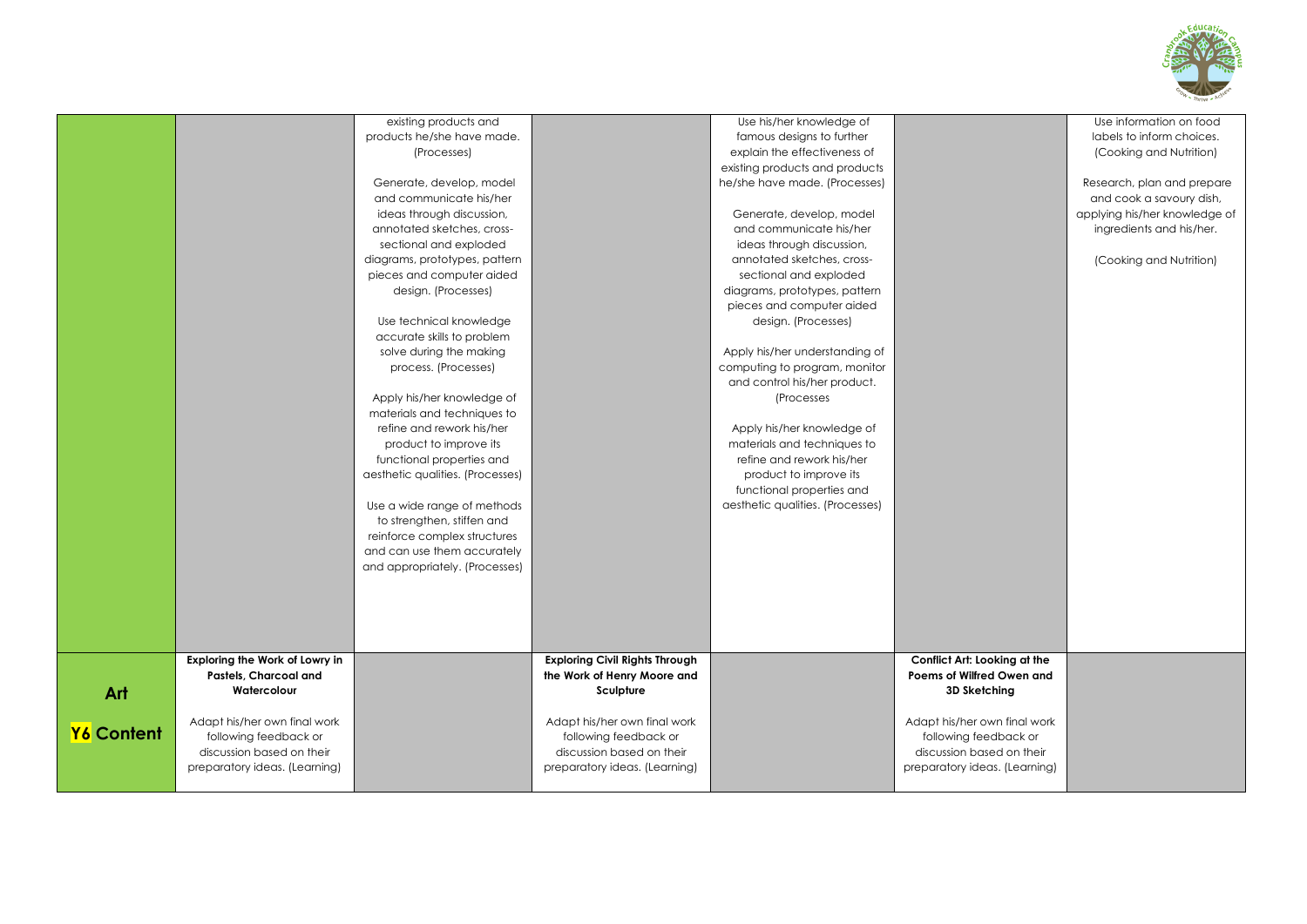

|              | Select ideas based on first       |                                 | Refine his/her use of learnt   |                                 | Explain and justify             |                                 |
|--------------|-----------------------------------|---------------------------------|--------------------------------|---------------------------------|---------------------------------|---------------------------------|
|              | hand observations.                |                                 | techniques. (Learning)         |                                 | preferences towards             |                                 |
|              | experience or imagination         |                                 |                                |                                 | different styles and artists.   |                                 |
|              | and develop these through         |                                 | Describe the work and ideas    |                                 | (Learning)                      |                                 |
|              | open ended research.              |                                 | of various artists, architects |                                 |                                 |                                 |
|              | (Learning)                        |                                 | and designers, using           |                                 | Begin to develop an             |                                 |
|              |                                   |                                 | appropriate vocabulary and     |                                 | awareness of composition,       |                                 |
|              | Use techniques, colours, tones    |                                 | referring to historical and    |                                 | scale and proportion in their   |                                 |
|              | and effects in an appropriate     |                                 | cultural contexts. (Learning)  |                                 | work. (Techniques)              |                                 |
|              | way to represent things seen -    |                                 |                                |                                 |                                 |                                 |
|              | brushstrokes following the        |                                 | Produce intricate patterns     |                                 | Use simple perspective in       |                                 |
|              | direction of the grass, stippling |                                 | and textures in a malleable    |                                 | their work using a single focal |                                 |
|              | to paint sand, watercolour        |                                 | media. (Techniques)            |                                 | point and horizon.              |                                 |
|              | bleeds to show clouds.            |                                 |                                |                                 | (Techniques)                    |                                 |
|              | (Techniques)                      |                                 |                                |                                 |                                 |                                 |
|              |                                   |                                 |                                |                                 |                                 |                                 |
|              | Use different techniques,         |                                 |                                |                                 |                                 |                                 |
|              | colours and textures when         |                                 |                                |                                 |                                 |                                 |
|              | designing and making pieces       |                                 |                                |                                 |                                 |                                 |
|              | of work and explain his/her       |                                 |                                |                                 |                                 |                                 |
|              | choices. (Techniques)             |                                 |                                |                                 |                                 |                                 |
|              |                                   |                                 |                                |                                 |                                 |                                 |
|              |                                   |                                 |                                |                                 |                                 | To improvise music around a     |
|              |                                   | To Create a World Music Book    |                                | To use electronic music formats |                                 | given set of notes on different |
|              |                                   | on a Country.                   |                                | and create their own work       |                                 | instruments.                    |
|              |                                   |                                 |                                | using Bandlab                   |                                 |                                 |
|              |                                   | To Create the Backing Track     |                                |                                 |                                 | Appreciate and understand a     |
|              |                                   | for Facebook Videos with a      |                                | Appreciate and understand a     |                                 | wide range of high-quality live |
|              |                                   | <b>Focus on Glockenspiel</b>    |                                | wide range of high-quality live |                                 | and recorded music drawn        |
|              |                                   | Melody.                         |                                | and recorded music drawn        |                                 | from different traditions and   |
|              |                                   |                                 |                                | from different traditions and   |                                 | from great composers and        |
| <b>Music</b> |                                   | Appreciate and understand a     |                                | from great composers and        |                                 | musicians.                      |
|              |                                   | wide range of high-quality live |                                | musicians.                      |                                 |                                 |
|              |                                   | and recorded music drawn        |                                |                                 |                                 | Deepen an understanding         |
| Y6 Content   |                                   | from different traditions and   |                                | Appropriately discuss the       |                                 | and use of formal, written      |
|              |                                   | from great composers and        |                                | dimensions of music and         |                                 | notation which includes staff.  |
|              |                                   | musicians.                      |                                | recognise them in music heard   |                                 | semibreves and dotted           |
|              |                                   |                                 |                                |                                 |                                 | crotchets.                      |
|              |                                   | Deepen an understanding         |                                | Deepen an understanding and     |                                 |                                 |
|              |                                   | and use of formal, written      |                                | use of formal, written notation |                                 | Sing as part of an ensemble     |
|              |                                   | notation which includes staff.  |                                | which includes staff.           |                                 | with full confidence and        |
|              |                                   | semibreves and dotted           |                                | semibreves and dotted           |                                 | precision.                      |
|              |                                   | crotchets                       |                                | crotchets.                      |                                 |                                 |
|              |                                   |                                 |                                |                                 |                                 | Improvise and compose music     |
|              |                                   |                                 |                                |                                 |                                 |                                 |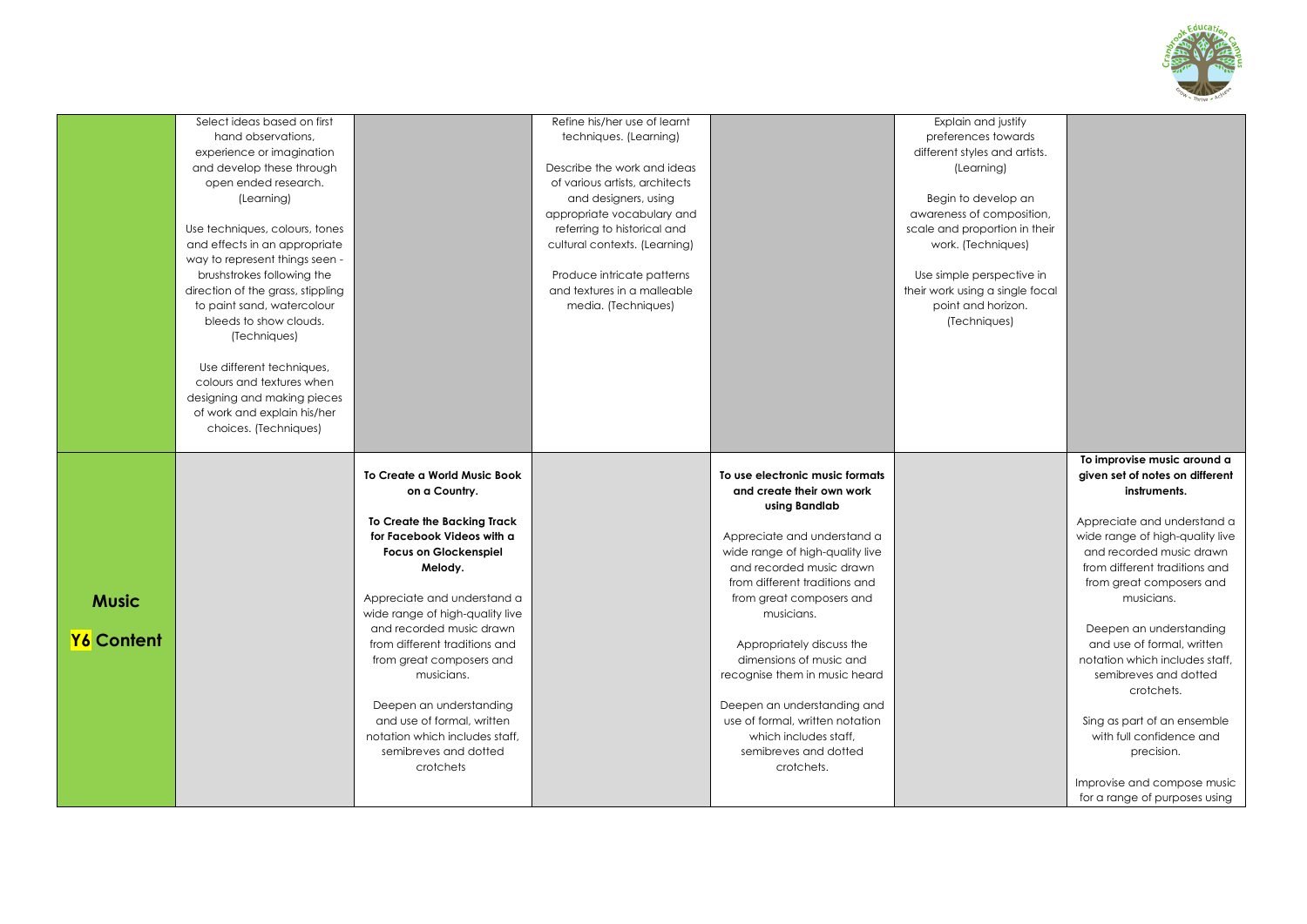

|                                              |                                                                                                                                                                                                                                                                                                                                                                                                                                                                                                                                                                                           | Sing as part of an ensemble<br>with full confidence and<br>precision.<br>Play and perform in solo or<br>ensemble contexts with<br>increasing accuracy, control,<br>fluency and expression.<br>Listen with attention to detail<br>and recall sounds with<br>increasing aural memory and<br>accuracy.                                                                                                                                                                                                                                                                                                                                                              |                                                                                                                                                                                                                                                                                                                                                                                                                                                                                                                                                                                                                                                 | Develop a deeper<br>understanding of the history<br>and context of music<br>Listen with attention to detail<br>and recall sounds with<br>increasing aural memory and<br>accuracy.<br><b>Rights and Responsibilities</b>                                                                                                                                                                                                                                                                                                                                                                                                                                     |                                                                                                                                                                                                                                                                                                                                                                                                                                                                                                                                                                                                                                                                            | the inter-related dimensions of<br>music.<br>Listen with attention to detail<br>and recall sounds with<br>increasing aural memory and<br>accuracy. |
|----------------------------------------------|-------------------------------------------------------------------------------------------------------------------------------------------------------------------------------------------------------------------------------------------------------------------------------------------------------------------------------------------------------------------------------------------------------------------------------------------------------------------------------------------------------------------------------------------------------------------------------------------|------------------------------------------------------------------------------------------------------------------------------------------------------------------------------------------------------------------------------------------------------------------------------------------------------------------------------------------------------------------------------------------------------------------------------------------------------------------------------------------------------------------------------------------------------------------------------------------------------------------------------------------------------------------|-------------------------------------------------------------------------------------------------------------------------------------------------------------------------------------------------------------------------------------------------------------------------------------------------------------------------------------------------------------------------------------------------------------------------------------------------------------------------------------------------------------------------------------------------------------------------------------------------------------------------------------------------|-------------------------------------------------------------------------------------------------------------------------------------------------------------------------------------------------------------------------------------------------------------------------------------------------------------------------------------------------------------------------------------------------------------------------------------------------------------------------------------------------------------------------------------------------------------------------------------------------------------------------------------------------------------|----------------------------------------------------------------------------------------------------------------------------------------------------------------------------------------------------------------------------------------------------------------------------------------------------------------------------------------------------------------------------------------------------------------------------------------------------------------------------------------------------------------------------------------------------------------------------------------------------------------------------------------------------------------------------|----------------------------------------------------------------------------------------------------------------------------------------------------|
| <b>PSHE and</b><br><b>SMSC</b><br>Y6 Content | Me and My Relationships<br>To work collaboratively<br>towards shared goals.<br>To develop strategies to<br>resolve disputes and<br>conflict through<br>negotiation and<br>appropriate compromise;<br>to give rich and<br>constructive feedback<br>and support to benefit<br>others as well as<br>themselves.<br>To recognise what<br>constitutes a positive,<br>healthy relationship and<br>develop the skills to form<br>and maintain positive and<br>healthy relationships.<br>To recognise when and<br>how to ask for help and<br>use basic techniques for<br>resisting pressure to do | <b>Valuing Difference</b><br>That differences and<br>similarities between<br>people arise from a<br>number of factors,<br>including family, cultural,<br>ethnic, racial and religious<br>diversity, age, sex, gender<br>identity, sexual orientation,<br>and disability (see<br>'protected characteristics'<br>in the Equality Act 2010).<br>To realise the nature and<br>consequences of<br>discrimination, teasing,<br>bullying and aggressive<br>behaviours (including<br>cyber bullying, use of<br>prejudice-based<br>language, 'trolling'; how to<br>respond and ask for help.<br>To appreciate the range<br>of national, regional,<br>religious and ethnic | <b>Keeping Myself Safe</b><br>Strategies for keeping safe<br>online; the importance of<br>protecting personal<br>information, including<br>passwords, addresses and<br>the distribution of images<br>of themselves and others.<br>Strategies for keeping<br>physically and emotionally<br>safe including road safety<br>(including cycle safety -<br>the Bikeability<br>programme) and safety in<br>the environment<br>(including rail, water and<br>fire safety).<br>What is meant by the term<br>'habit' and why habits can<br>be hard to change.<br>Which, why and how,<br>commonly available<br>substances and drugs<br>(including alcohol, | To explore and critique<br>how the media present<br>information.<br>To recognise how images in<br>the media (and online) do<br>not always reflect reality<br>and can affect how<br>people feel about<br>themselves.<br>To examine critically what is<br>presented to them in social<br>media and why it is<br>important to do so;<br>understand how<br>information contained in<br>social media can<br>misrepresent or mislead;<br>the importance of being<br>careful what they forward<br>to others.<br>About the role money plays<br>in their own and others'<br>lives, including how to<br>manage their money and<br>about being a critical<br>consumer. | <b>Being My Best</b><br>What positively and<br>negatively affects their<br>physical, mental and<br>emotional health.<br>To reflect on and<br>celebrate their<br>achievements, identify<br>their strengths and areas<br>for improvement, set high<br>aspirations and goals.<br>To research, discuss and<br>debate topical issues,<br>problems and events<br>concerning health and<br>wellbeing, and offer their<br>recommendations to<br>appropriate people.<br>To recognise, predict and<br>assess risks in different<br>situations and decide<br>how to manage them<br>responsibly (including<br>sensible road use and<br>risks in their local<br>environment) and to use | <b>RSE</b><br>Year 5 Growing and<br>Changing<br>Year 6 Growing and<br><b>Changing (See SCARF)</b>                                                  |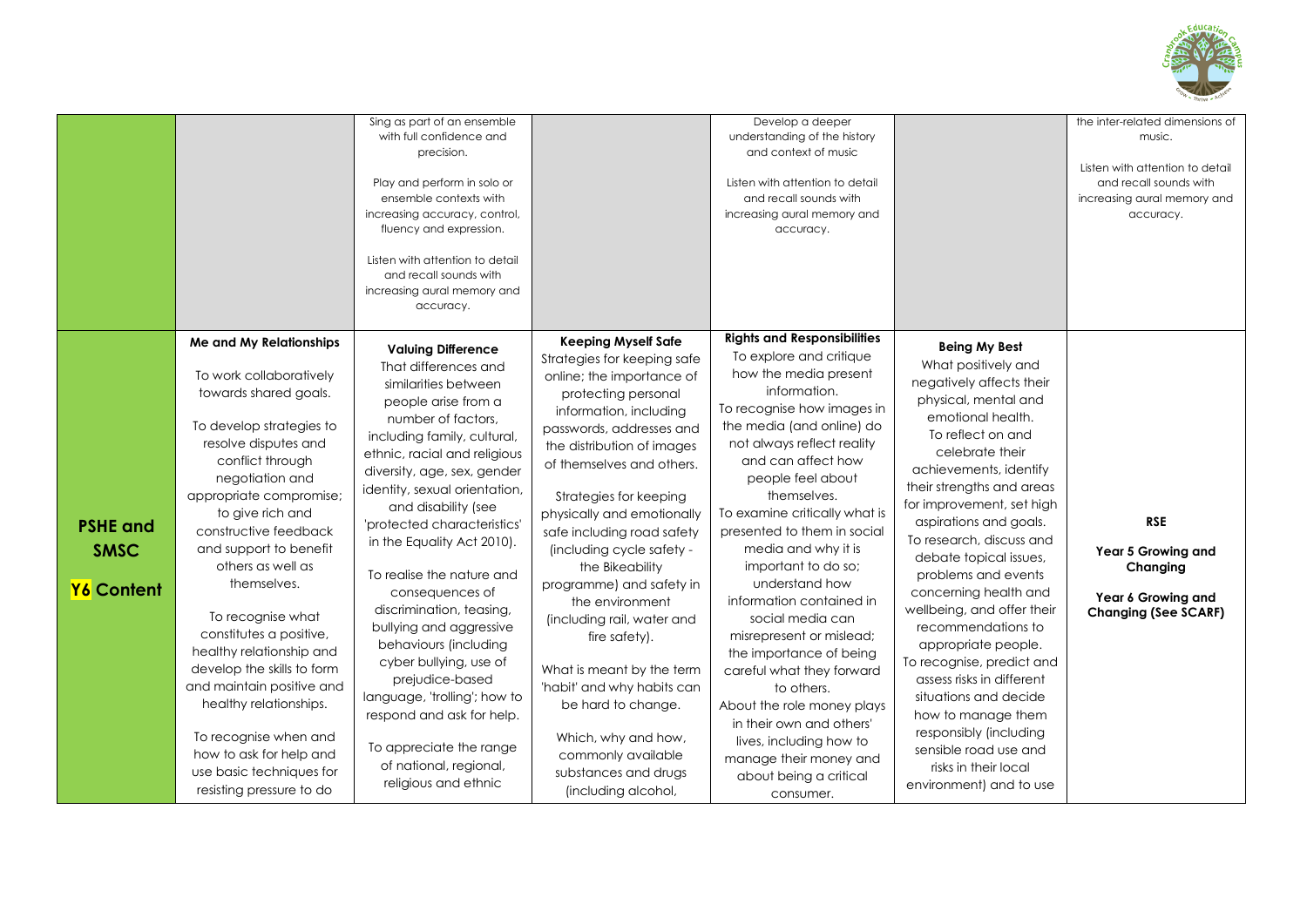

| something dangerous,                                | identities in the United                           | nicotine in tobacco and                    | To develop an initial           | this as an opportunity to                      |  |
|-----------------------------------------------------|----------------------------------------------------|--------------------------------------------|---------------------------------|------------------------------------------------|--|
| unhealthy, that makes                               | Kingdom.                                           | 'energy drinks') can                       | understanding of the            | build resilience.                              |  |
| them uncomfortable,                                 |                                                    | damage their immediate                     | concepts of 'interest', 'loan', | To recognise when they                         |  |
| anxious or that they                                | About the difference                               | and future health and                      | 'debt', and 'tax' (e.g. their   | need help and to                               |  |
| believe to be wrong.                                | between, and the terms                             | safety; that some are                      | contribution to society         | develop the skills to ask                      |  |
|                                                     | associated with, sex,                              | restricted and some are                    | through the payment of          | for help; to use basic                         |  |
| To recognise when they                              | gender identity and sexual                         | illegal to own, use and                    | VAT).                           | techniques for resisting                       |  |
| need help and to develop                            | orientation.                                       | give to others.                            | To recognise the role of        | pressure to do                                 |  |
| the skills to ask for help; to                      |                                                    |                                            | voluntary, community and        | something dangerous,                           |  |
| use basic techniques for                            | To listen and respond                              | How pressure to behave in                  | pressure groups, especially     | unhealthy, that makes<br>them uncomfortable or |  |
| resisting pressure to do                            | respectfully to a wide                             | unacceptable, unhealthy                    | in relation to health and       | anxious, or that they                          |  |
| something dangerous,                                | range of people; to feel                           | or risky ways can come                     | wellbeing.                      | think is wrong.                                |  |
| unhealthy, that makes                               | confident to raise their                           | from a variety of sources,                 | That they have different        |                                                |  |
| them uncomfortable or                               | own concerns; to                                   | including people they                      | kinds of responsibilities,      |                                                |  |
| anxious, or that they think                         | recognise and care about                           | know and the media.                        | rights and duties at home,      |                                                |  |
| is wrong.                                           | other people's feelings                            |                                            | at school, in the community     |                                                |  |
|                                                     | and to try to see, respect                         | To recognise that they                     | and towards the                 |                                                |  |
| To recognise and respond                            | and if necessary                                   | may experience<br>conflicting emotions and | environment: to continue        |                                                |  |
| appropriately to a wider                            | constructively challenge                           | when they might need to                    | to develop the skills to        |                                                |  |
| range of feelings in others.                        | others' points of view.                            | listen to, or overcome                     | exercise these                  |                                                |  |
|                                                     |                                                    | these.                                     | responsibilities.               |                                                |  |
| That marriage is a                                  | To recognise different                             |                                            | That resources can be           |                                                |  |
| commitment freely                                   | types of relationships,                            |                                            | allocated in different ways     |                                                |  |
| entered into by both                                | including those between                            |                                            | and that these economic         |                                                |  |
| people; that no one                                 | acquaintances, friends,<br>relatives and families. |                                            | choices affect individuals.     |                                                |  |
| should marry if they don't                          |                                                    |                                            | communities and the             |                                                |  |
| absolutely want to do so,<br>or are not making this | To recognise and                                   |                                            | sustainability of the           |                                                |  |
| decision freely for                                 | challenge stereotypes.                             |                                            | environment across the          |                                                |  |
| themselves.                                         |                                                    |                                            | world.                          |                                                |  |
|                                                     |                                                    |                                            | Why and how rules and           |                                                |  |
| That forcing anyone to                              |                                                    |                                            | laws that protect them and      |                                                |  |
| marry is a crime; that                              |                                                    |                                            | others are made and             |                                                |  |
| support is available to                             |                                                    |                                            | enforced, why different         |                                                |  |
| protect and prevent                                 |                                                    |                                            | rules are needed in             |                                                |  |
| people from being forced                            |                                                    |                                            | different situations and how    |                                                |  |
| into marriage and to know                           |                                                    |                                            | to take part in making and      |                                                |  |
| how to get support for                              |                                                    |                                            | changing rules.                 |                                                |  |
| them self or others.                                |                                                    |                                            | Why and how rules and           |                                                |  |
|                                                     |                                                    |                                            | laws that protect them and      |                                                |  |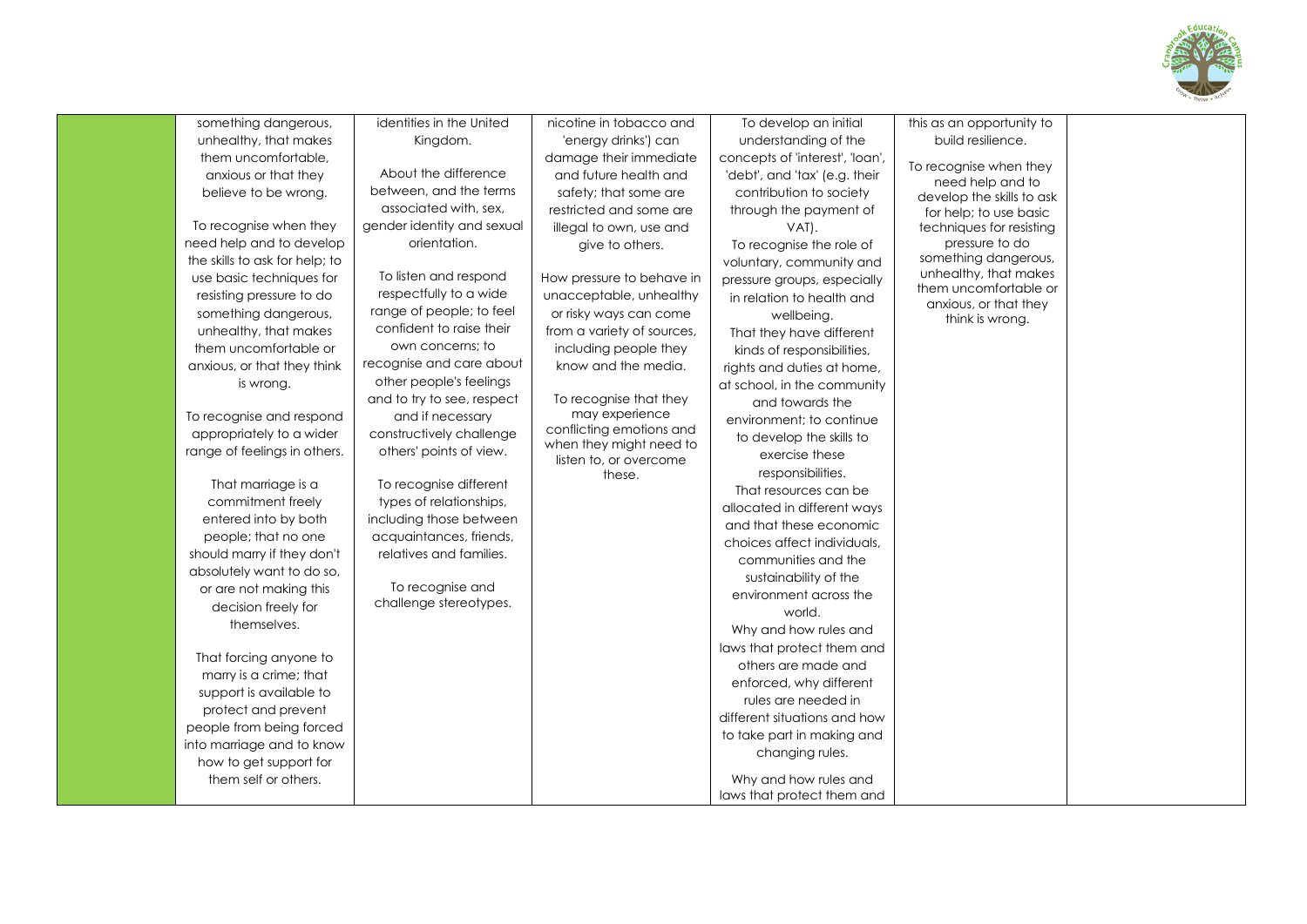

| To judge what kind of                                                                                                                                                                                                                                                                                                                                                                                                                                                                                                                                                                                                                                                                          | others are made and                            |  |
|------------------------------------------------------------------------------------------------------------------------------------------------------------------------------------------------------------------------------------------------------------------------------------------------------------------------------------------------------------------------------------------------------------------------------------------------------------------------------------------------------------------------------------------------------------------------------------------------------------------------------------------------------------------------------------------------|------------------------------------------------|--|
| physical contact is                                                                                                                                                                                                                                                                                                                                                                                                                                                                                                                                                                                                                                                                            | enforced, why different<br>rules are needed in |  |
| acceptable or                                                                                                                                                                                                                                                                                                                                                                                                                                                                                                                                                                                                                                                                                  | different situations and how                   |  |
| unacceptable and how to                                                                                                                                                                                                                                                                                                                                                                                                                                                                                                                                                                                                                                                                        | to take part in making and                     |  |
| respond.                                                                                                                                                                                                                                                                                                                                                                                                                                                                                                                                                                                                                                                                                       | changing rules.                                |  |
|                                                                                                                                                                                                                                                                                                                                                                                                                                                                                                                                                                                                                                                                                                |                                                |  |
| About taking care of their                                                                                                                                                                                                                                                                                                                                                                                                                                                                                                                                                                                                                                                                     |                                                |  |
| body, understanding that                                                                                                                                                                                                                                                                                                                                                                                                                                                                                                                                                                                                                                                                       |                                                |  |
|                                                                                                                                                                                                                                                                                                                                                                                                                                                                                                                                                                                                                                                                                                |                                                |  |
|                                                                                                                                                                                                                                                                                                                                                                                                                                                                                                                                                                                                                                                                                                |                                                |  |
|                                                                                                                                                                                                                                                                                                                                                                                                                                                                                                                                                                                                                                                                                                |                                                |  |
|                                                                                                                                                                                                                                                                                                                                                                                                                                                                                                                                                                                                                                                                                                |                                                |  |
|                                                                                                                                                                                                                                                                                                                                                                                                                                                                                                                                                                                                                                                                                                |                                                |  |
|                                                                                                                                                                                                                                                                                                                                                                                                                                                                                                                                                                                                                                                                                                |                                                |  |
|                                                                                                                                                                                                                                                                                                                                                                                                                                                                                                                                                                                                                                                                                                |                                                |  |
|                                                                                                                                                                                                                                                                                                                                                                                                                                                                                                                                                                                                                                                                                                |                                                |  |
|                                                                                                                                                                                                                                                                                                                                                                                                                                                                                                                                                                                                                                                                                                |                                                |  |
|                                                                                                                                                                                                                                                                                                                                                                                                                                                                                                                                                                                                                                                                                                |                                                |  |
|                                                                                                                                                                                                                                                                                                                                                                                                                                                                                                                                                                                                                                                                                                |                                                |  |
|                                                                                                                                                                                                                                                                                                                                                                                                                                                                                                                                                                                                                                                                                                |                                                |  |
|                                                                                                                                                                                                                                                                                                                                                                                                                                                                                                                                                                                                                                                                                                |                                                |  |
|                                                                                                                                                                                                                                                                                                                                                                                                                                                                                                                                                                                                                                                                                                |                                                |  |
|                                                                                                                                                                                                                                                                                                                                                                                                                                                                                                                                                                                                                                                                                                |                                                |  |
|                                                                                                                                                                                                                                                                                                                                                                                                                                                                                                                                                                                                                                                                                                |                                                |  |
|                                                                                                                                                                                                                                                                                                                                                                                                                                                                                                                                                                                                                                                                                                |                                                |  |
|                                                                                                                                                                                                                                                                                                                                                                                                                                                                                                                                                                                                                                                                                                |                                                |  |
|                                                                                                                                                                                                                                                                                                                                                                                                                                                                                                                                                                                                                                                                                                |                                                |  |
|                                                                                                                                                                                                                                                                                                                                                                                                                                                                                                                                                                                                                                                                                                |                                                |  |
| the distribution of images                                                                                                                                                                                                                                                                                                                                                                                                                                                                                                                                                                                                                                                                     |                                                |  |
| of themselves and others.                                                                                                                                                                                                                                                                                                                                                                                                                                                                                                                                                                                                                                                                      |                                                |  |
|                                                                                                                                                                                                                                                                                                                                                                                                                                                                                                                                                                                                                                                                                                |                                                |  |
| Strategies for keeping                                                                                                                                                                                                                                                                                                                                                                                                                                                                                                                                                                                                                                                                         |                                                |  |
|                                                                                                                                                                                                                                                                                                                                                                                                                                                                                                                                                                                                                                                                                                |                                                |  |
|                                                                                                                                                                                                                                                                                                                                                                                                                                                                                                                                                                                                                                                                                                |                                                |  |
|                                                                                                                                                                                                                                                                                                                                                                                                                                                                                                                                                                                                                                                                                                |                                                |  |
|                                                                                                                                                                                                                                                                                                                                                                                                                                                                                                                                                                                                                                                                                                |                                                |  |
|                                                                                                                                                                                                                                                                                                                                                                                                                                                                                                                                                                                                                                                                                                |                                                |  |
|                                                                                                                                                                                                                                                                                                                                                                                                                                                                                                                                                                                                                                                                                                |                                                |  |
|                                                                                                                                                                                                                                                                                                                                                                                                                                                                                                                                                                                                                                                                                                |                                                |  |
| they have the right to<br>protect their body from<br>inappropriate and<br>unwanted contact;<br>understanding that<br>actions such as female<br>genital mutilation (FGM)<br>constitute abuse and are<br>a crime, and develop the<br>skills and strategies<br>required to get support if<br>they have fears for<br>themselves or their peers.<br>Strategies for keeping safe<br>online; the importance of<br>protecting personal<br>information, including<br>passwords, addresses and<br>physically and emotionally<br>safe including road safety<br>(including cycle safety -<br>the Bikeability<br>programme) and safety in<br>the environment<br>(including rail, water and<br>fire safety). |                                                |  |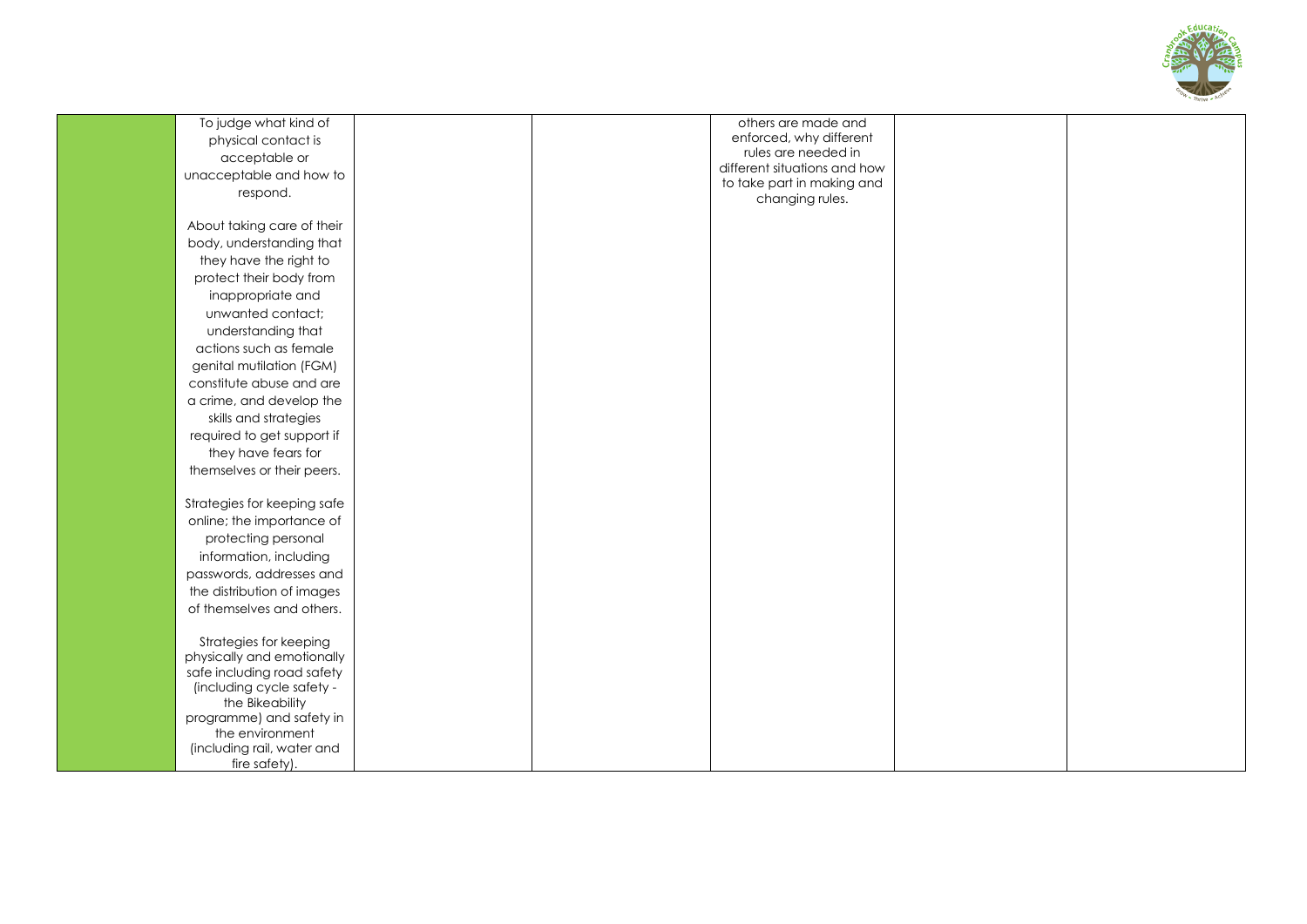

|            | Why do Hindus want to be                                     | What does it mean to be a                              | Why is the Torah so                                            | What matters most to                                              | Why do some people            | How does faith help                          |
|------------|--------------------------------------------------------------|--------------------------------------------------------|----------------------------------------------------------------|-------------------------------------------------------------------|-------------------------------|----------------------------------------------|
|            | qood?                                                        | Muslim in Britain today?                               | important to Jewish                                            | Humanists and to                                                  | believe in God and some       | people when life gets                        |
|            |                                                              |                                                        | people?                                                        | <b>Christians?</b>                                                | people not?                   | hard?                                        |
|            | I can explain the key                                        | I can learn facts about                                |                                                                |                                                                   |                               |                                              |
|            | concepts of Hinduism.                                        | Muslims in Britain today.                              | I can recognise different                                      | can explain the difference                                        | I can recognise how           | I can begin to explore                       |
|            | I can understand the                                         | I can understand the                                   | Jewish communities.                                            | between good and bad                                              | many people believe in        | what happens after we                        |
|            |                                                              |                                                        |                                                                | actions.                                                          | God.                          | die.                                         |
|            | Hindu belief of                                              | meaning of the Five Pillars.                           | I can state what Jews                                          |                                                                   |                               | I can consider the                           |
|            | reincarnation.                                               | I can create Islamic art,                              | believe about God.                                             | I can understand the                                              | I can question if God is      | existence of a soul.                         |
|            | I can understand the                                         | using geometric patterns.                              | I can understand                                               | meaning of a conscience.                                          | real.                         |                                              |
|            | Hindu concept of karma.                                      |                                                        | messages in the Torah.                                         | I can define what a                                               | I can question why            | I can explore the concept                    |
| <b>RE</b>  |                                                              | I can understand Hajj.                                 |                                                                | Humanist is.                                                      | people believe in God.        | of judgement by a higher                     |
|            | Lcan consider how Hindu                                      |                                                        | I can learn about the                                          |                                                                   |                               | being.                                       |
| Y6 Content | beliefs impact how they                                      | I can understand the                                   | significance of the Torah.                                     | I can consider what values                                        | I can explore the debate      |                                              |
|            | live.                                                        | Qu'ran.                                                |                                                                | matter most to Christians.                                        | around science and            | I can explore Christian and                  |
|            |                                                              |                                                        | I can understand Jewish                                        |                                                                   | God.                          | Muslim views on life after                   |
|            | I can research the life of                                   | I can understand the                                   | Kosher.                                                        | I can consider the                                                |                               | death.                                       |
|            | Gandhi.                                                      | architecture of a mosque.                              |                                                                | importance of different                                           | I can consider how            |                                              |
|            |                                                              |                                                        | I can understand Jewish                                        | values and give my own                                            | beliefs affect actions.       | I can compare Christian,                     |
|            | I can answer the question:                                   |                                                        | law.                                                           | opinion.                                                          |                               | Muslim and Hindu views on                    |
|            | Why do Hindus want to be                                     |                                                        |                                                                |                                                                   | I can explore the Big         | life after death.                            |
|            | dooqs                                                        |                                                        |                                                                | I can explore the                                                 | Question: Is God real?        |                                              |
|            |                                                              |                                                        |                                                                | agreements and                                                    |                               |                                              |
|            |                                                              |                                                        |                                                                | disagreements about                                               |                               |                                              |
|            |                                                              |                                                        |                                                                | values between Humanists<br>and Christians.                       |                               | I can consider Humanist's<br>views on death. |
|            |                                                              |                                                        | Dance                                                          |                                                                   |                               |                                              |
|            | Hockey                                                       | Netball<br>Analyse, modify and refine                  | When planning activities and                                   |                                                                   |                               | Rounders/<br><b>Swimming Top Ups</b>         |
|            | Analyse, modify and refine                                   | skills and techniques and how                          | actions, take into account a                                   | <b>Gymnastics</b>                                                 |                               |                                              |
|            | skills and techniques and how<br>these are applied.          | these are applied.                                     | range of strategies, tactics<br>and routes to success,         | Analyse, modify and refine skills<br>and techniques and how these | <b>OAA and Athletics</b>      | Strike a ball with a range of                |
|            |                                                              | When planning activities and                           | considering his/her strengths                                  | are applied.                                                      | Perform a drop kick.          | bats for accuracy and                        |
|            | When planning activities and                                 | actions, take into account a                           | and weaknesses and the<br>strengths and weaknesses of          |                                                                   |                               | distance.                                    |
| <b>PE</b>  | actions, take into account a<br>range of strategies, tactics | range of strategies, tactics<br>and routes to success, | others.                                                        | Consider how specific aspects<br>of an activity or performance    | Perform a basketball dribble. |                                              |
|            | and routes to success,                                       | considering his/her strengths                          |                                                                | can influence the outcome                                         | Analyse, modify and refine    |                                              |
|            | considering his/her strengths                                | and weaknesses and the                                 | Consider how specific aspects<br>of an activity or performance | and suggest the best possible                                     | skills and techniques and     | Analyse, modify and refine                   |
|            | and weaknesses and the<br>strengths and weaknesses of        | strengths and weaknesses of<br>others.                 | can influence the outcome                                      | strategy.                                                         | how these are applied.        | skills and techniques and how                |
|            | others.                                                      |                                                        | and suggest the best possible                                  |                                                                   |                               | these are applied.                           |
|            |                                                              |                                                        | strategy.                                                      |                                                                   |                               | Have a reasonable                            |
|            |                                                              |                                                        |                                                                |                                                                   |                               | knowledge of the water safety<br>code.       |
|            |                                                              |                                                        |                                                                |                                                                   |                               |                                              |